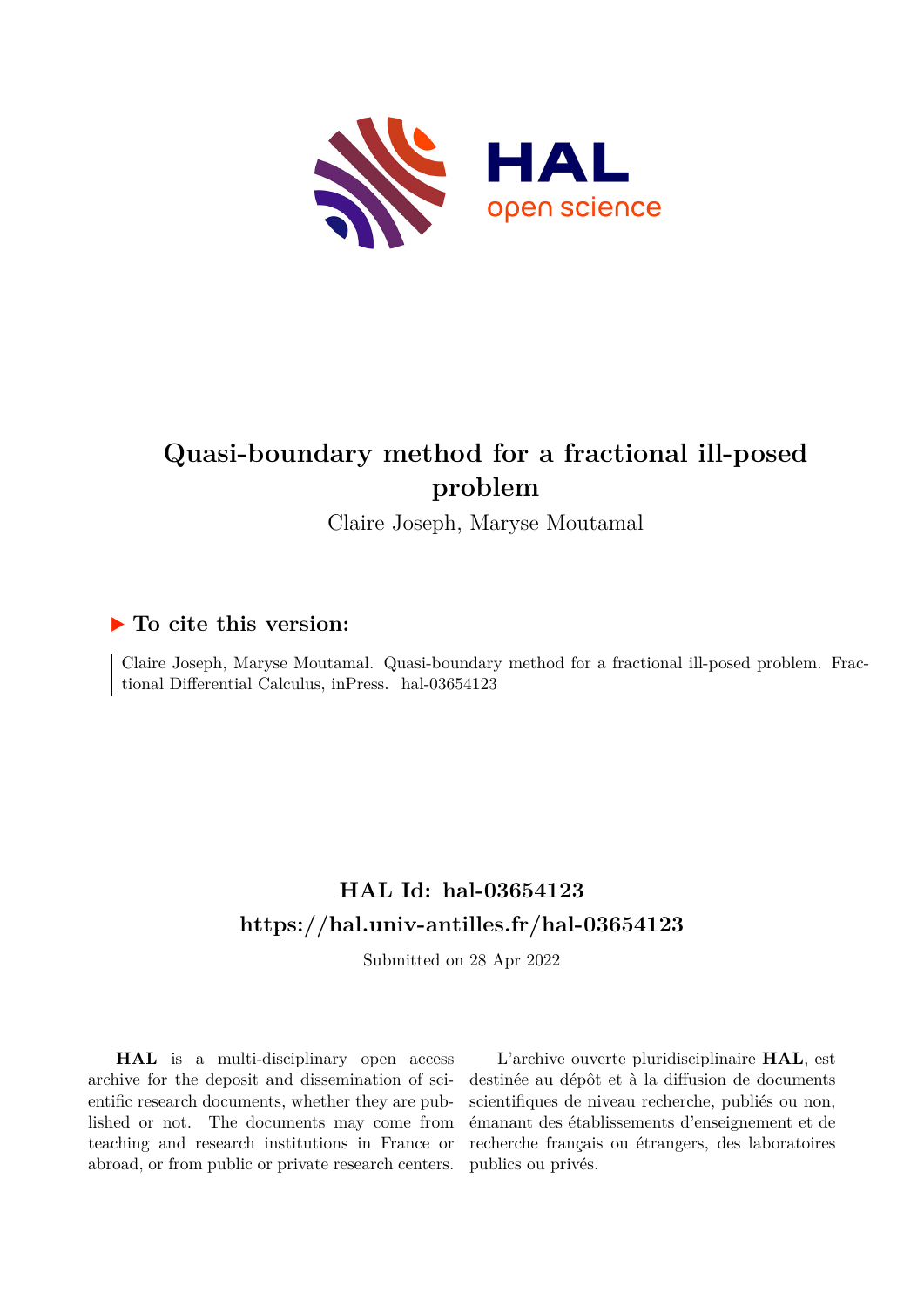# Quasi-boundary method for a fractional ill-posed problem

Claire JOSEPH \* Maryse MOUTAMAL<sup>†</sup>

April 28, 2022

#### Abstract

A quasi-boundary method is used to study an ill-posed, time-fractional diffusion equation involving the fractional Riemann-Liouville derivative. In particular, we consider an ill-posed problem for a family of well-posed problems, and prove, by means of eigenfunction expansions, that the solutions of the latter problems converge to the solutions associated with the former problem. The analysis presented includes providing conditions for the rate of the convergence.

Mathematics Subject Classification. 35K57, 35R25, 26A33

Key-words :Riemann-Liouville derivative, quasi-boundary method, fractional diffusion equation, illposed problem, inverse-problem

### 1 Introduction

Let  $d \in \mathbb{N}^*$  and  $\Omega$  be a bounded open subset of  $\mathbb{R}^d$ , for a boundary  $\partial\Omega$  of class  $C^2$ . For  $T > 0$ , we set  $Q = \Omega \times (0, T), \Sigma = \partial \Omega \times (0, T)$  and consider the fractional diffusion equation:

$$
\begin{cases}\nD_{RL}^{\alpha}y(x,t) - \Delta y(x,t) &= f(x,t) \quad \text{in } Q, \\
y(\sigma, t) &= 0 \quad \text{on } \Sigma, \\
I^{1-\alpha}y(x,T) &= y^1(x) \quad \text{on } \Omega,\n\end{cases}
$$
\n(1.1) [FVP]

where  $0 < \alpha < 1$ ,  $f \in L^2(Q)$ ,  $y^1 \in H_0^1(\Omega)$ . The operators  $I^{1-\alpha}y$  and  $D_{RL}^{\alpha}y$  are, respectively, the Riemann-Liouville fractional integral of order  $1 - \alpha$ , and the left Riemann-Liouville fractional derivative of order  $\alpha$  of y.

The fractional diffusion equation has been of significant interest for many decades. The equation (specifically the time-fractional diffusion equation) is obtained by replacing the first order time derivative of the classical diffusion equation with a time fractional derivative. In comparison with the conventional first order derivative, Left Riemann-Liouville fractional derivatives are characterised by a convolution integral (see Definition 2.6). This shows that the (fractional) derivative depends on the behavior of function y over the interval  $[0, t]$ . This is the reason why researchers speak about the memory effect associated with a fractional derivative, and why, in this context fractional derivatives are used in other fields such as Physics, Biology or Economics, where the memory association of a field is mandatory.

<sup>\*</sup>Laboratoire LAMIA, Université des Antilles , Campus Fouillole, 97159 Pointe-à-Pitre Guadeloupe (FWI) (email :claire.joseph@univ-antilles.fr).

University of Buea, Department of mathematics, Buea, Cameroon (email :maryse.moutamal@aims-cameroon.org).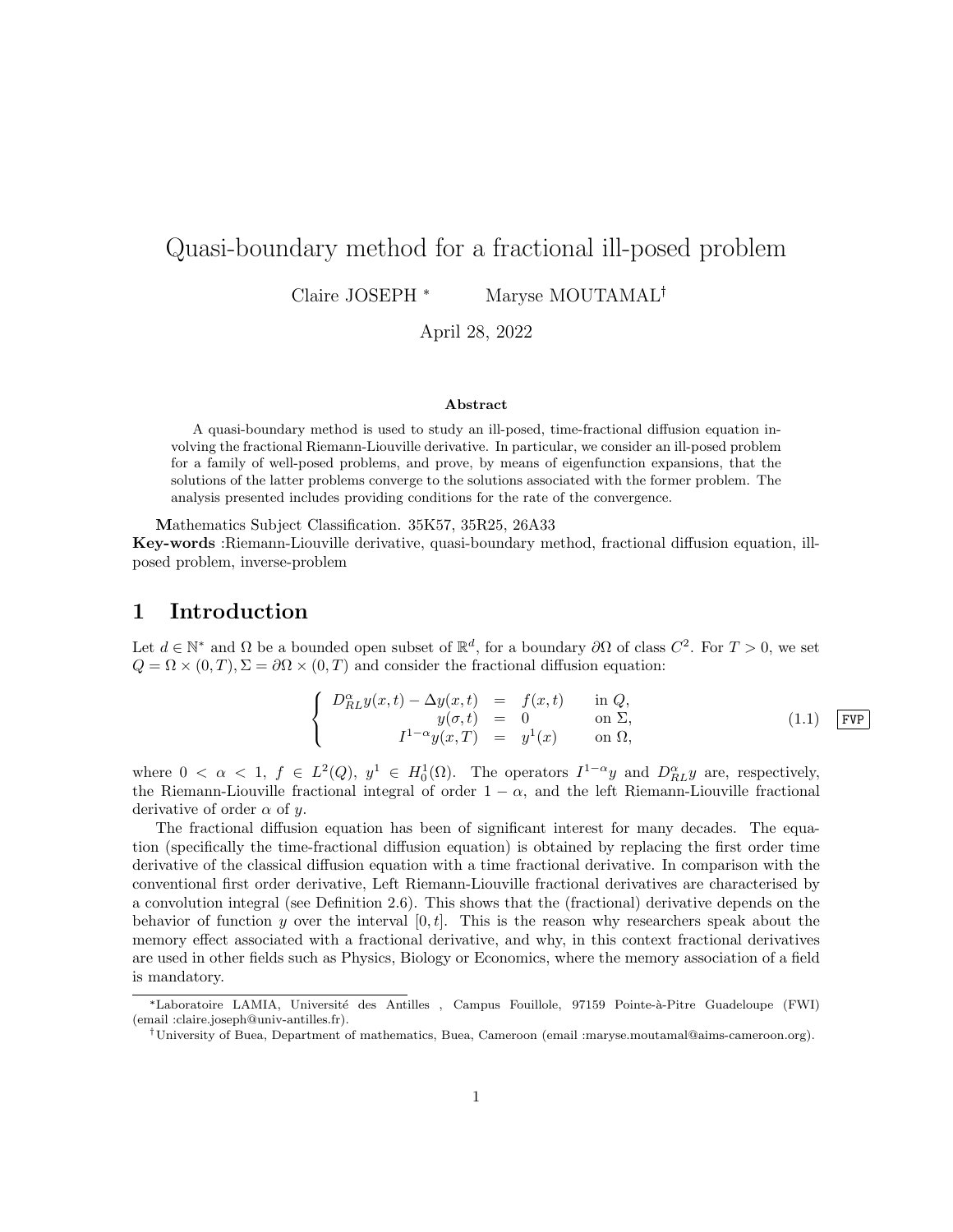The model compounded in Equation (1.1), can be used to investigate environmental phenomenon. In such cases, one might not have all the necessary information on complete the model. In the case considered here, the initial condition is missing so that Equation (1.1) appears as an ill-posed backward time-fractional diffusion equation. The problem compounded in Equation (1.1) does not satisfies the Hadamard conditions. This is because we cannot prove that (1.1) admits a unique solution which depends continuously of  $y^1$ . Nowadays, there are many methods such as inverse methods that may be used to approach such ill-posed problems. In this paper, we use a Quasi-boundary method which was originally introduced by the quasi-reversibility method developed in [8].

The quasi-boundary method is based on perturbing the final condition. Some researches on the topic have shown that this method gives better numerical results than the quasi-reversibility method. For example, in [20], Yang et al. apply the quasi-boundary method to approximate an inverse problem for identifying the initial data for a time-fractional diffusion equation on a pherically symmetric domain. Jayakumar [5] use a modified quasi-boundary method to solve a non-homogeneous time fractional diffusion problem involving the left fractional Caputo derivative. More recently, Huynh et al. [3] applied a modified quasi-boundary method for a fractional diffusion equation involving the Caputo-Fabrizio fractional derivative.

We refer to  $[6, 9, 16, 18, 1, 10, 17, 19]$  and references therein for more information in regard to the quasi-reversibility method and quasi-boundary method. In this context, the Riemann-Liouville and Caputo based fractional derivatives are closely related. The best of the authors' knowledge, and, judging from the open literature available, there are no studies on the quasi-boundary method for fractional diffusion equations involving the Riemann-Liouville fractional derivative. In this paper, we approach the ill-posed problem compounded in Equation (1.1) through a family of well-posed problems. More precisely, we consider, for any  $\beta > 0$ , the following quasi-boundary value problem:

$$
\begin{cases}\nD_{RL}^{\alpha}y_{\beta}(x,t) - \Delta y_{\beta}(x,t) &= f(x,t) & (x,t) \in Q, \\
y_{\beta}(\sigma,t) &= 0 & (\sigma,t) \in \Sigma, \\
I^{1-\alpha}y_{\beta}(x,T) + \beta I^{1-\alpha}y_{\beta}(x,0^{+}) &= y^{1}(x) & x \in \Omega,\n\end{cases}
$$

and prove that the family of solutions  $y_\beta$  converge to the solution of Equation (1.1) in an appropriate Hilbert space, specifying the rate of convergence.

This paper is structured as follows: In Section 2, we provide some definitions on fractional operators, examples of their properties and some preliminary results. In Section 3, we use the spectral method to prove the existence and uniqueness of the solution of the problem. The convergence results are provided in Section 4.

### 2 Preliminaries

prelim

In this section, we recall some basic definitions and results on fractional integration and derivative.

**Definition 2.1** [7, 13] Let z be a complex number such that  $Re(z) > 0$ . Then the Gamma function is given by

$$
\Gamma(z) = \int_0^\infty t^{z-1} e^{-t} dt.
$$

Remark 2.1 It follows from the definition above that

$$
\Gamma(z+1) = z\Gamma(z).
$$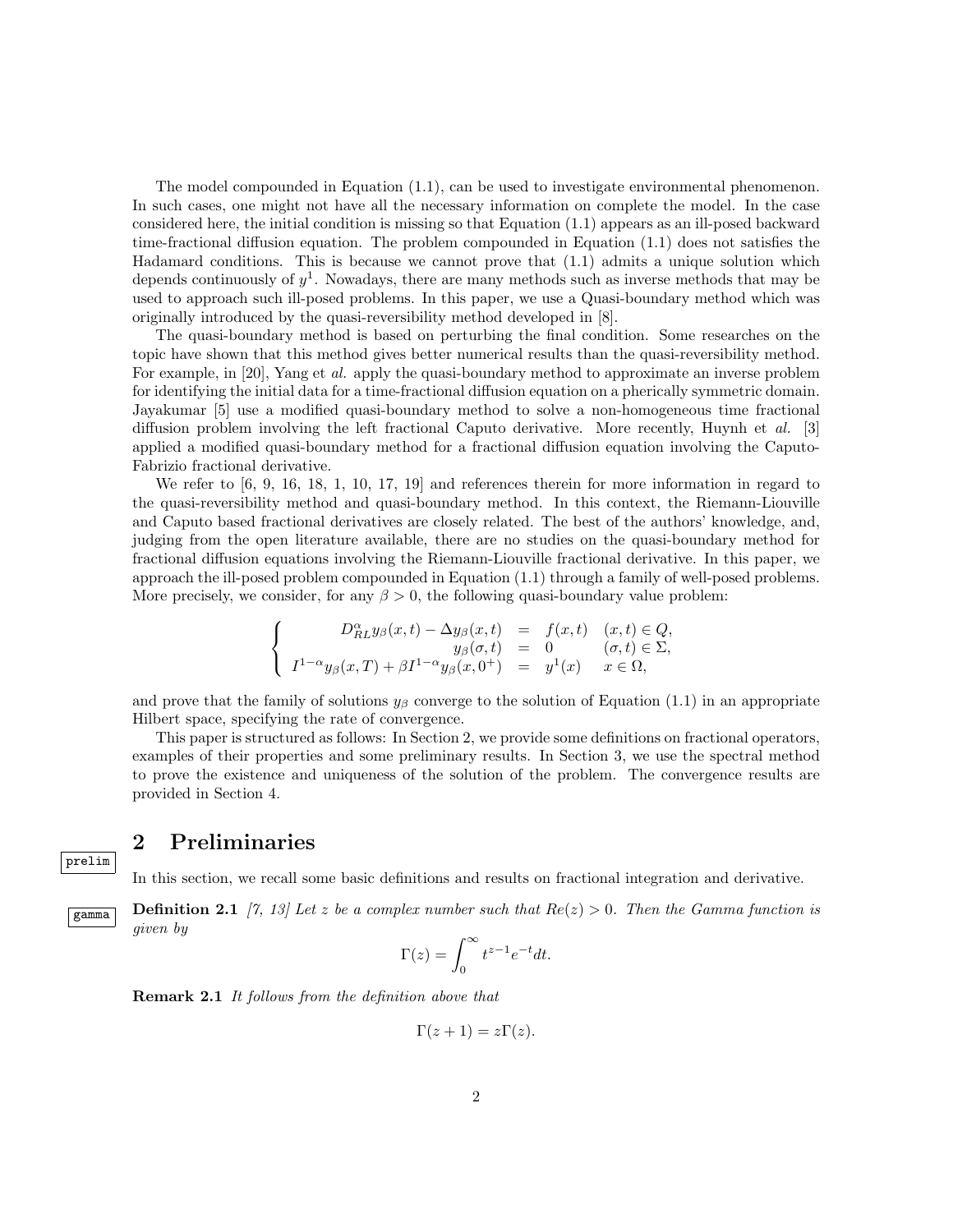def2 Definition 2.2 [7, 13] Let x and y be two complex numbers such that  $Re(x) > 0$  and  $Re(y) > 0$ . The Beta function is given by

$$
B(x,y) = \int_0^1 t^{x-1} (1-t)^{y-1} dt.
$$

**Remark 2.2** One can prove  $(7, 13)$  that

$$
B(x,y) = \frac{\Gamma(x)\Gamma(y)}{\Gamma(x+y)}.
$$
\n(2.1) beta-formule

**Definition 2.3** [7, 13] Let  $\alpha > 0$  and  $\beta > 0$ . Then, the two-parameter Mittag-Leffler function is given by

$$
E_{\alpha,\beta}(z) = \sum_{k=0}^{\infty} \frac{z^k}{\Gamma(\alpha k + \beta)}, \ z \in \mathbb{C}.
$$
 (2.2)  $\boxed{\text{mittag}}$ 

Thus, we have

$$
E_{\alpha,\alpha}(z) = \sum_{k=0}^{\infty} \frac{z^k}{\Gamma(\alpha k + \alpha)}, \ z \in \mathbb{C}.
$$
 (2.3)  $\boxed{\text{Eaa}}$ 

In what follows, we set

$$
E_{\alpha,1}(t) = E_{\alpha}(t).
$$

majora Theorem 2.1 [13, 15] Let  $0 < \alpha < 2$  and  $\beta \in \mathbb{R}$ . We consider that  $\mu$  satisfies

$$
\frac{\pi\alpha}{2}<\mu<\min\{\pi,\pi\alpha\}.
$$

In this case, there exists a constant  $C = C(\alpha, \beta, \mu) > 0$ , such that

$$
|E_{\alpha,\beta}(z)| \le \frac{C}{1+|z|}, \qquad \mu \le |arg(z)| \le \pi.
$$

**Definition 2.4** [2, 7] Let  $\alpha, \beta, \rho \in \mathbb{C}$  such that  $Re(\alpha) > 0$  and  $Re(\beta) > 0$ . Then, the generalized Mittag-Leffler function is defined by

$$
\mathcal{E}^{\rho}_{\alpha,\beta}(t) = \sum_{n=0}^{+\infty} \frac{(\rho)_n t^n}{\Gamma(\alpha n + \beta)n!}, \quad \text{for all } t \in \mathbb{C},
$$

where  $(\rho)_n = \rho(\rho + 1) \dots (\rho + n - 1)$ .

**Remark 2.3** Note that, when  $\rho = 1$  we obtain

$$
\mathcal{E}_{\alpha,\beta}^{1}(t) = E_{\alpha,\beta}(t),
$$

where  $E_{\alpha,\beta}$  is the classical Mittag-Leffler function defined in (2.2).

The following result gives the Laplace transform of the generalized Mittag-Leffler function.

**Lemma 2.1** [2] Let  $\alpha, \beta, \rho$  be complexes such that  $Re(\alpha) > 0, Re(\rho) > 0$  and  $Re(\beta) > 0$ . Then, we have

$$
\mathcal{L}^{-1}\left\{\frac{s^{\rho-1}}{s^{\alpha}+as^{\beta}+b};t\right\} = t^{\alpha-\rho}\sum_{k=0}^{+\infty}(-a)^{k}t^{(\alpha-\beta)k}\mathcal{E}_{\alpha,\alpha+(\alpha-\beta)k-\rho+1}^{k+1}(-bt^{\alpha}),\tag{2.4}
$$
  $\boxed{\text{Ipmittag}}$ 

where  $|as^{\beta}/(s^{\alpha}+b)| < 1$  and  $\mathcal{L}^{-1}$  is the inverse Laplace transform.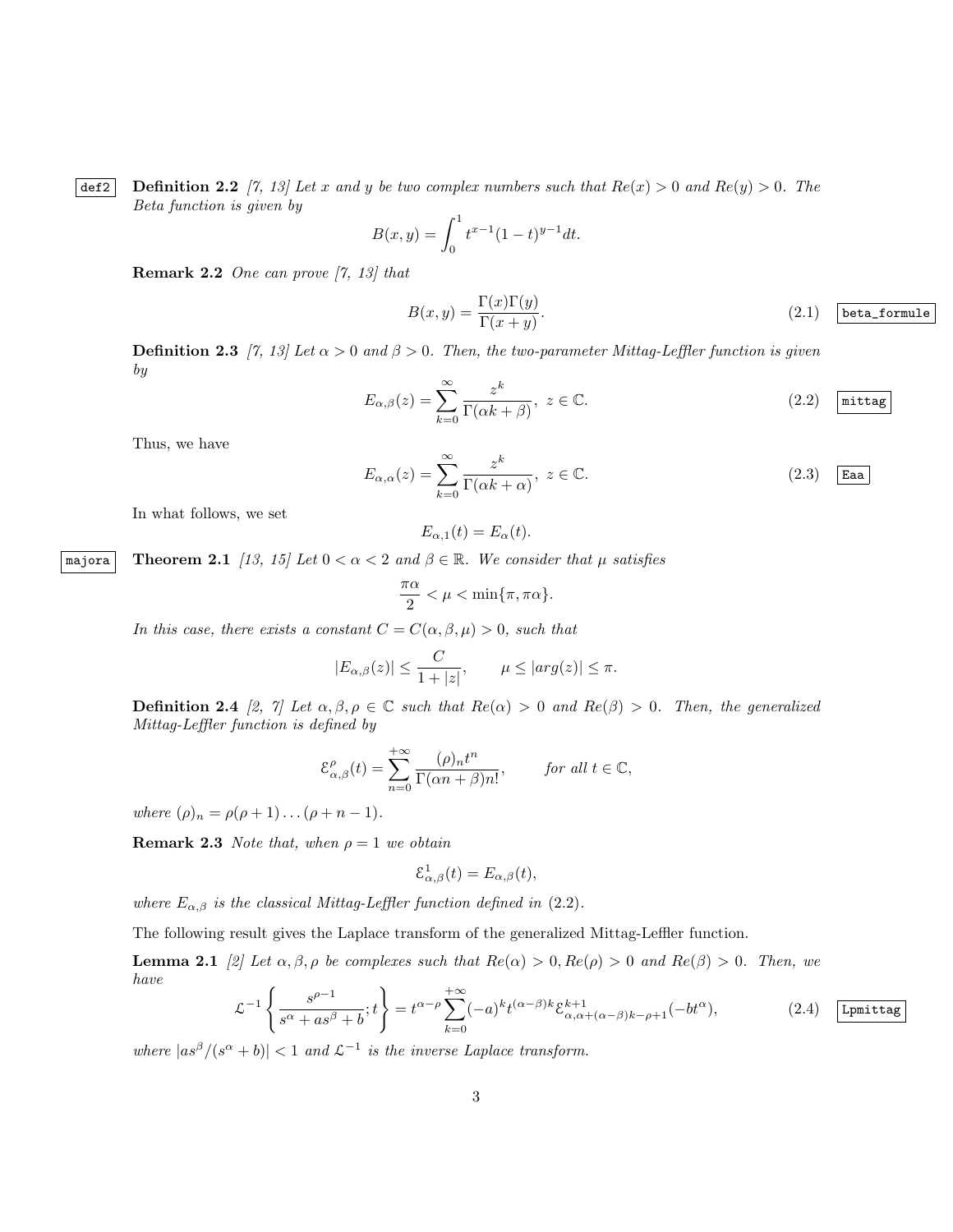**IRL** Definition 2.5 [7, 13] Let  $f : \mathbb{R}_+ \to \mathbb{R}$  be a continuous function, and  $\alpha > 0$ . Then, the expression

$$
I^{\alpha}f(t) = \frac{1}{\Gamma(\alpha)} \int_0^t (t-s)^{\alpha-1} f(s)ds, \quad t > 0,
$$

is called the Riemann-Liouville integral of order  $\alpha$  of the function f.

def26 Definition 2.6 [7, 13] Let  $f : \mathbb{R}_+ \to \mathbb{R}$ . The left Riemann-Liouville fractional derivative of order  $\alpha \in (0,1)$  of f is defined as

$$
D_{RL}^{\alpha}f(t) = \frac{1}{\Gamma(1-\alpha)} \cdot \frac{d}{dt} \int_0^t (t-s)^{-\alpha} f(s)ds, \quad t > 0,
$$

provided that the integral exists.

Remark 2.4 From Definition 2.5, we see that :

$$
D_{RL}^{\alpha} f(t) = \frac{d}{dt} I^{1-\alpha} f(t).
$$
 (2.5)  $\boxed{\text{DandI}}$ 

We also with the right Caputo fractional derivative given by:

**Definition 2.7** [7, 13] Let  $f : \mathbb{R}_+ \to \mathbb{R}$ ,  $0 < \alpha < 1$ . The right Caputo fractional derivative of order  $\alpha$ of f is defined by

$$
\mathcal{D}_C^{\alpha} f(t) = \frac{-1}{\Gamma(1-\alpha)} \int_t^T (s-t)^{-\alpha} f'(s) ds, \quad 0 < t < T,
$$
\n(2.6)

provided that the integral exists.

We consider a result obtained through integration by parts, which involves the left Riemann-Liouville fractional derivative and the right Caputo fractional derivative.

integrale1 Lemma 2.2 [11] Let  $0 < \alpha < 1$ ,  $y \in \mathbb{C}^{\infty}(\overline{Q})$  and  $\varphi \in \mathbb{C}^{\infty}(\overline{Q})$ . Then, we have,

$$
\int_{0}^{T} \int_{\Omega} (D_{RL}^{\alpha} y(x,t) - \Delta y(x,t)) \varphi(x,t) dx dt =
$$
\n
$$
\int_{\Omega} \varphi(x,T) I^{1-\alpha} y(x,T) dx - \int_{\Omega} \varphi(x,0) I^{1-\alpha} y(x,0) dx
$$
\n
$$
+ \int_{0}^{T} \int_{\partial \Omega} y(\sigma,t) \frac{\partial \varphi}{\partial v}(\sigma,t) d\sigma dt - \int_{0}^{T} \int_{\partial \Omega} \frac{\partial y}{\partial v}(\sigma,t) \varphi(\sigma,t) d\sigma dt
$$
\n
$$
+ \int_{\Omega} \int_{0}^{T} y(x,t) (-\mathcal{D}_{C}^{\alpha} \varphi(x,t) - \Delta \varphi(x,t)) dx dt,
$$
\n(2.7)

where  $\mathcal{D}_{C}^{\alpha}$  is the right Caputo fractional of order  $0 < \alpha < 1$ .

integrale0T Corollary 2.1 [11] Let  $\mathbb{D}(0,T)$  be the set of  $C^{\infty}$  functions on  $(0,T)$  with compact support. Then for all  $\varphi \in \mathbb{D}(0,T)$ ,

$$
\int_0^T D_{RL}^{\alpha} y(t)\varphi(t)dt = -\int_0^T y(t)\mathcal{D}_C^{\alpha}\varphi(t)dt,
$$

where  $\mathcal{D}_{C}^{\alpha}$  is the right fractional Caputo derivative.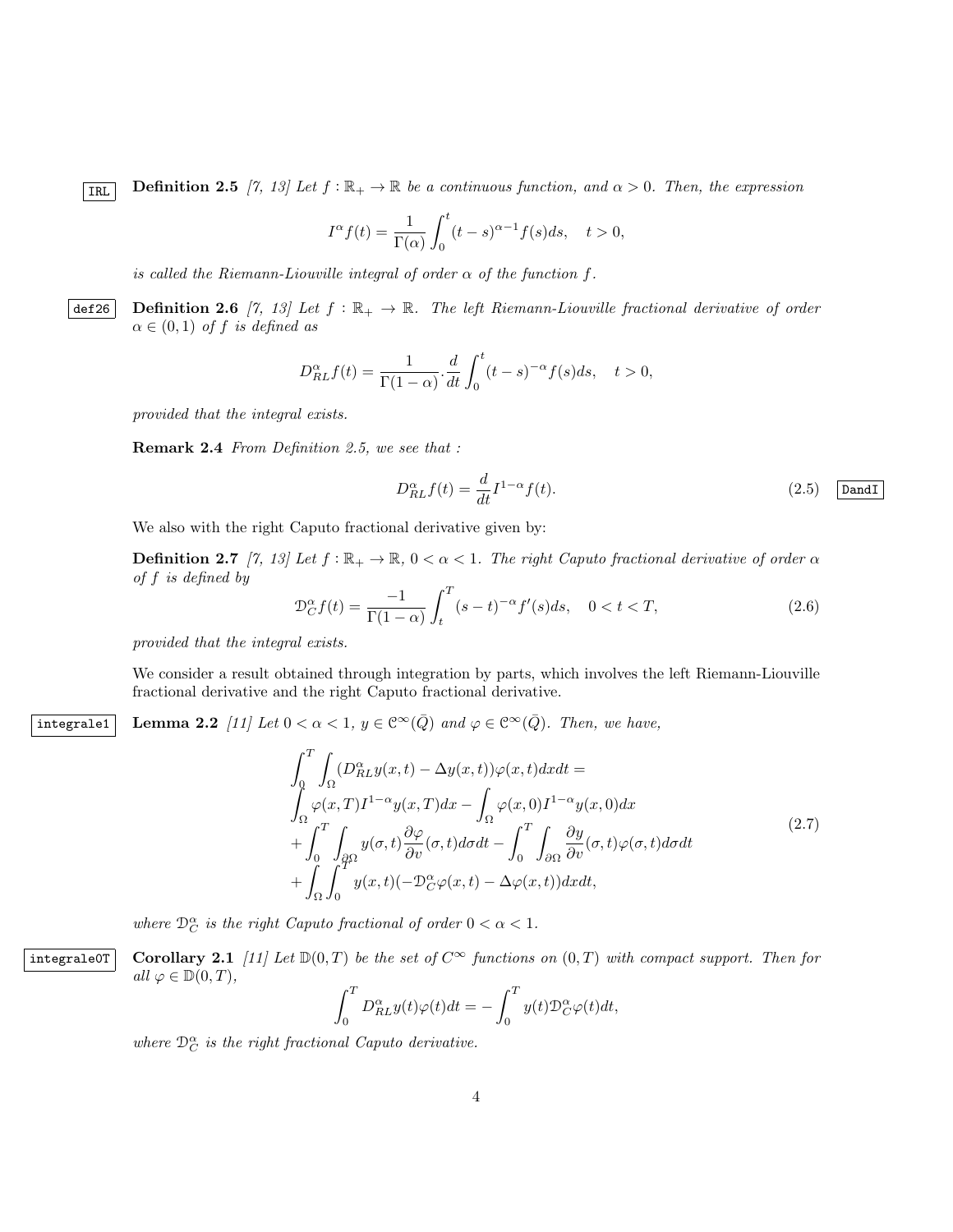article1 Theorem 2.2 [12] Let  $1/2 < \alpha < 1$ ,  $y^0 \in H_0^1(\Omega)$  and  $f \in L^2(Q)$ . Then, the problem

$$
\begin{cases}\nD_{RL}^{\alpha}y(x,t) - \Delta y(x,t) &= f(x,t) & \text{in } Q, \\
y(\sigma, t) &= 0 & \text{on } \Sigma, \\
I^{1-\alpha}y(x,0) &= y^0 & \text{in } \Omega.\n\end{cases}
$$

has a unique solution  $y \in L^2((0,T), H_0^1(\Omega))$ . Moreover,  $I^{1-\alpha}y \in C([0,T], H_0^1(\Omega))$ , and, there exists a constant  $C > 0$ , such that the following estimations hold:

$$
||y||_{L^{2}((0,T);H_{0}^{1}(\Omega))} \leq \Delta \left(||y^{0}||_{H_{0}^{1}(\Omega)} + ||f||_{L^{2}(Q)}\right),
$$
\n(2.8)

$$
||I^{1-\alpha}y||_{C([0,T];H_0^1(\Omega))} \le \Pi \left( ||y^0||_{H_0^1(\Omega)} + ||f||_{L^2(Q)} \right),
$$
\n(2.9)

with

$$
\Delta = \max \left( C \sqrt{\frac{2T^{2\alpha - 1}}{2\alpha - 1}}, \frac{C}{\alpha} \sqrt{\frac{2T}{\lambda_1}} \right),
$$

and

$$
\Pi = \sup \left( C\sqrt{2}, C\sqrt{\frac{2T^{1-\alpha}}{(1-\alpha)}} \right).
$$

On other hand, it is well-known that  $(-\Delta)$  is a symmetric uniform elliptic operator. Thus, it admits real eigenvalues,  $0 < \lambda_1 \leq \lambda_2 \leq \lambda_3 \leq ...$  with  $\lambda_k \to \infty$  when  $k \to \infty$ . Moreover, there exists an orthonormal basis  $\{w_k\}_{k=1}^{\infty}$  of  $L^2(\Omega)$ , where  $w_k \in H_0^1(\Omega)$  is an eigenfunction corresponding to  $\lambda_k$ :  $-\Delta w_k = \lambda_k w_k$ . Further, we have,

$$
\int_{\Omega} \nabla \varphi(x) \cdot \nabla \psi(x) dx = \lambda_k \int_{\Omega} \varphi(x) \psi(x) dx, \qquad \forall p \in H_0^1(\Omega). \tag{2.10}
$$

In what follows, for all  $\varphi, \psi \in L^2(\Omega)$ , we denote

$$
(\varphi, \psi)_{L^2(\Omega)} = \int_{\Omega} \varphi(x) \psi(x) dx,
$$

as the inner product in  $L^2(\Omega)$  and  $\|\varphi\|_{L^2(\Omega)}$  as the associated norm. We set

$$
a(\varphi, \psi) = \int_{\Omega} \nabla \varphi(x) \cdot \nabla \psi(x) dx, \quad \forall \varphi, \psi \in H_0^1(\Omega). \tag{2.11}
$$
 **formebi1**

Then, the bilinear functional  $a(.,.)$  defines an inner product on  $H_0^1(\Omega)$ , and we have

$$
\|\varphi\|_{H_0^1(\Omega)}^2 = a(\varphi, \varphi),\tag{2.12}
$$
 **equivalence1**

which is a norm on  $H_0^1(\Omega)$ . Since  $\left\{\frac{w_k}{\sqrt{\lambda_k}}\right\}$  $\big)$ <sup>∞</sup>  $k=1$ is an orthonormal basis of  $H_0^1(\Omega)$  for the inner product  $a(.,.),$  we can write

$$
||\phi||_{H_0^1(\Omega)}^2 = \sum_{i=1}^{+\infty} \lambda_i (\phi, w_i)_{L^2(\Omega)}^2, \qquad \forall \phi \in H_0^1(\Omega).
$$
 (2.13) [H101]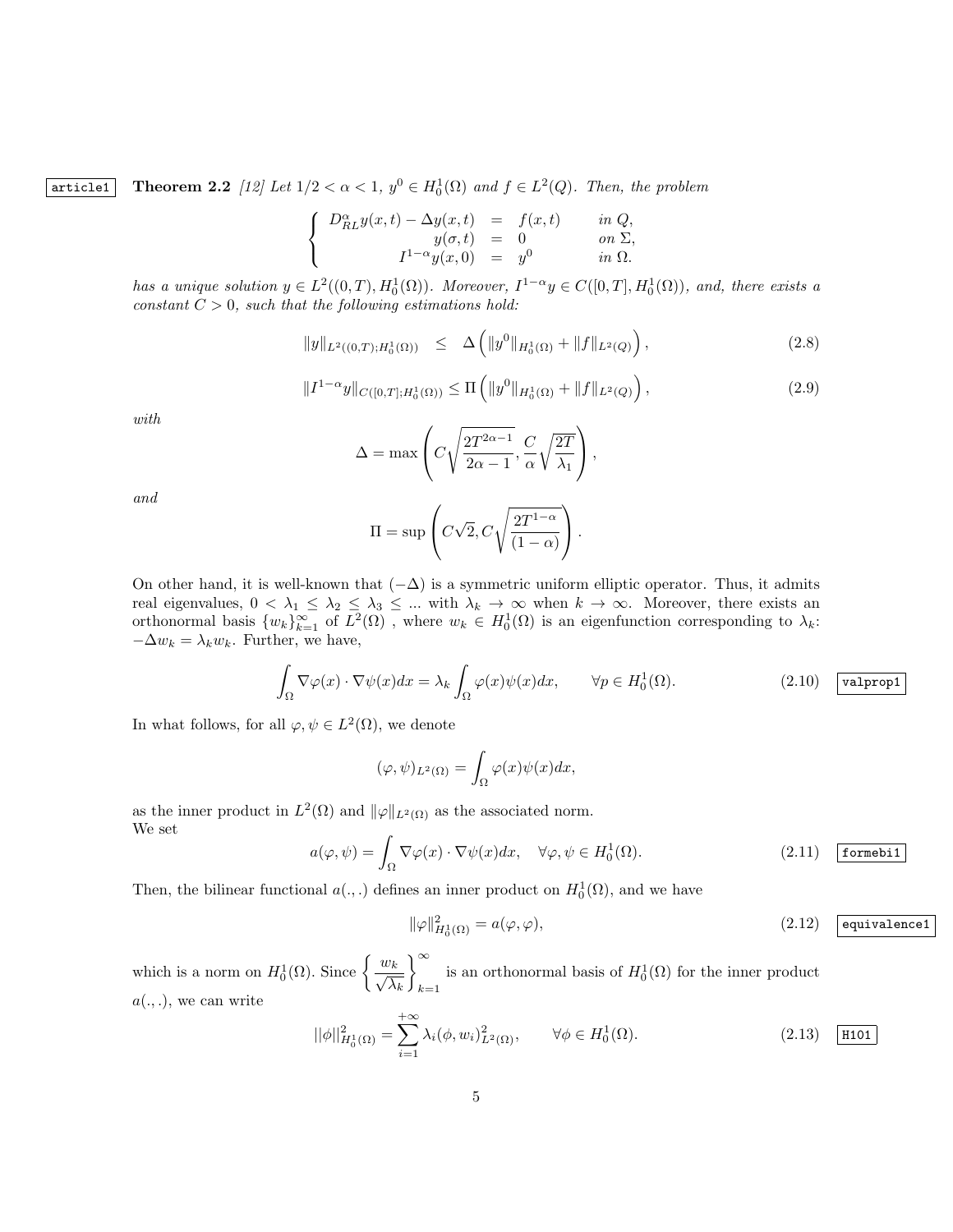# 3 Approximate problem

approx

In this section, using eigenfunctions expansions of the Laplace operator, we prove the existence and uniqueness of solution to the approximate problem given by

$$
\begin{cases}\nD_{RL}^{\alpha}y_{\beta}(x,t) - \Delta y_{\beta}(x,t) & = & f(x,t) \quad (x,t) \in Q, \\
y_{\beta}(\sigma, t) & = & 0 \quad (\sigma, t) \in \Sigma, \\
I^{1-\alpha}y_{\beta}(x,T) + \beta I^{1-\alpha}y_{\beta}(x,0^{+}) & = & y^{1}(x) \quad x \in \Omega,\n\end{cases}
$$
\n(3.1)  $\boxed{\text{eqA1}}$ 

where  $1/2 < \alpha < 1, f \in L^2(Q), y^1 \in H_0^1(\Omega)$  and  $I^{1-\alpha}y_{\beta}(x, 0^+) = \lim_{t \downarrow 0} I^{1-\alpha}y_{\beta}(x, t)$ .

Let us assume that (3.1) has a solution  $y_\beta \in C^\infty(\overline{Q})$ . If we multiply the first equation in (3.1) by a function  $v \in H_0^1(\Omega)$  and integrate by parts over  $\Omega$ , we obtain

$$
\int_{\Omega} D_{RL}^{\alpha} y_{\beta}(x,t)v(x)dx + \int_{\Omega} \nabla y_{\beta}(x,t) \cdot \nabla v(x)dx = \int_{\Omega} f(x,t)v(x)dx.
$$
\n(3.2) chin

Observing that  $(D_{RL}^{\alpha} y_{\beta}(t), v) = D_{RL}^{\alpha}(y_{\beta}(t), v)$  and using (2.11), problem (3.1) becomes for all  $t \in$  $(0, T)$ :

$$
\begin{cases}\nD_{RL}^{\alpha}(y_{\beta}(t), v)_{L^{2}(\Omega)} + a(y_{\beta}(t), v) &= (f(t), v)_{L^{2}(\Omega)} \quad \text{in } \Omega, \quad \forall v \in H_{0}^{1}(\Omega), \\
y_{\beta}(t) &= 0 \quad \text{on } \partial\Omega, \\
I^{1-\alpha}y_{\beta}(x, T) + \beta I^{1-\alpha}y_{\beta}(x, 0^{+}) &= y^{1} \quad \text{in } \Omega.\n\end{cases}\n\tag{3.3}
$$

 $\overline{eq11}$  We can then consider the following problem : Given  $1/2 < \alpha < 1, y^1 \in H_0^1(\Omega)$  and  $f \in L^2(Q)$ , find

$$
y_{\beta} \in L^{2}((0, T), H_0^1(\Omega)), \tag{3.4a}
$$

$$
I^{1-\alpha}y_{\beta} \in C([0,T]; H_0^1(\Omega)), \tag{3.4b}
$$

 $diff1$  such that

$$
D_{RL}^{\alpha}(y_{\beta}(t),v)_{L^{2}(\Omega)} + a(y_{\beta}(t),v) = (f(t),v)_{L^{2}(\Omega)} \quad \forall t \in (0,T), \quad \forall v \in H_{0}^{1}(\Omega), \tag{3.5a}
$$

$$
I^{1-\alpha}y_{\beta}(T) + \beta I^{1-\alpha}y_{\beta}(0^{+}) = y^{1} \quad \text{in } \Omega.
$$

$$
(3.5b)
$$

In this context, the following existence and uniqueness theorems hold.

existeyb Theorem 3.1 Let  $1/2 < \alpha < 1$  and  $a(.,.)$  be the bilinear form defined by (2.11). Then, the approximate problem (3.4)-(3.5) has a unique solution  $y_{\beta} \in L^2((0,T), H_0^1(\Omega))$  given by

$$
y_{\beta}(t) = \sum_{i=1}^{+\infty} \left\{ \frac{y_i^1 - \int_0^T E_{\alpha}(-\lambda_i(T-u)^{\alpha}) f_i(u) du}{\beta + E_{\alpha}(-\lambda_i T^{\alpha})} t^{\alpha - 1} E_{\alpha,\alpha}(-\lambda_i t^{\alpha}) + \int_0^t (t-s)^{\alpha - 1} E_{\alpha,\alpha}(-\lambda_i (t-s)^{\alpha}) f_i(s) ds \right\} w_i.
$$
\n(3.6) 
$$
\boxed{\text{solution11}}
$$

where  $\lambda_i$  is the eigenvalue of the operator  $-\Delta$  corresponding to the eigenfunction  $w_i$ .  $E_{\alpha,\alpha}$  as given in (2.3),  $y_i^1 = (y^1, w_i)$  and  $f_i(t) = (f(t), w_i)$  are respectively, the *i*-th component of  $y^1$  and  $f(t)$  in the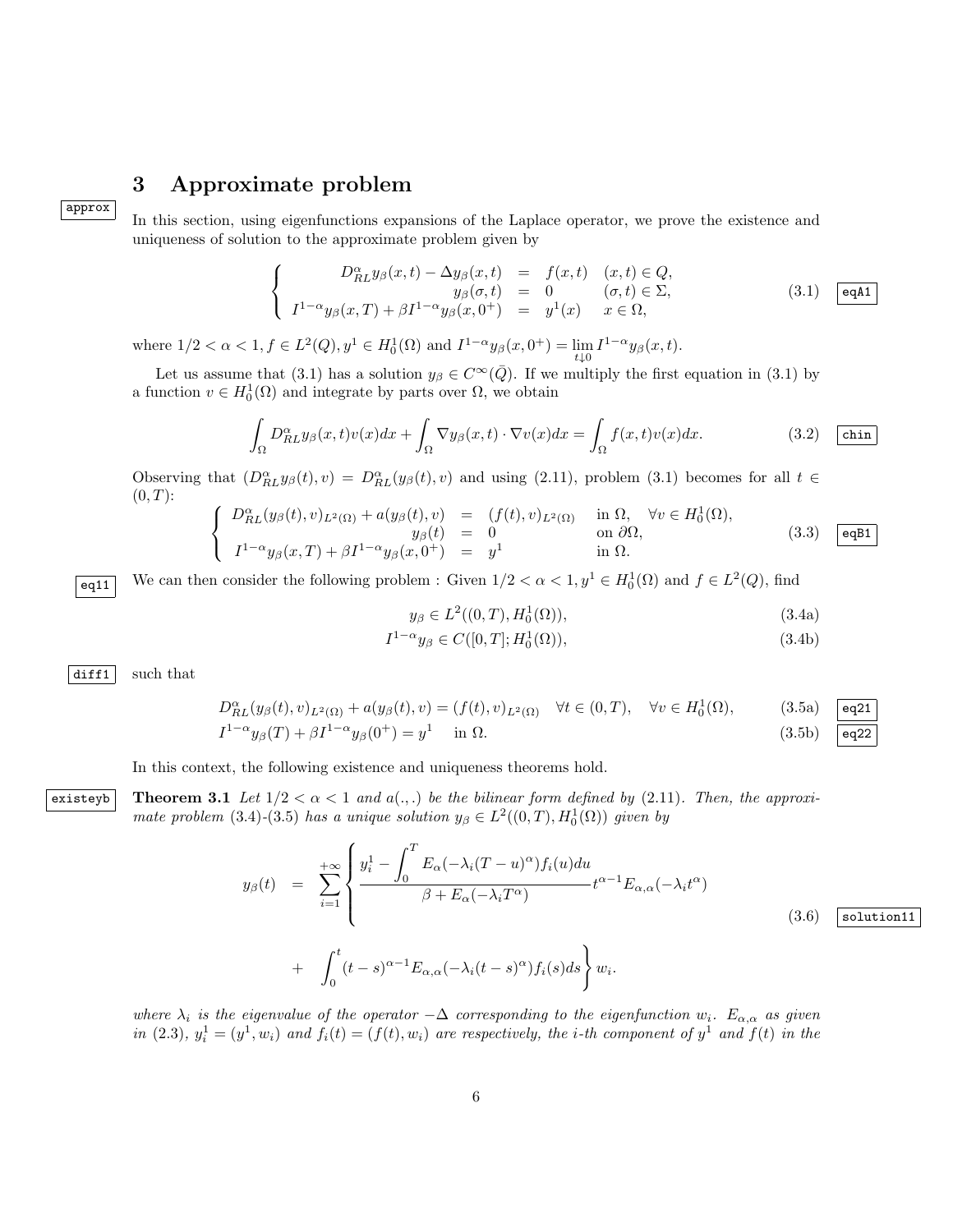orthonormal basis  $\{w_i\}_{i=1}^{\infty}$  of  $L^2(\Omega)$ . Moreover,  $I^{1-\alpha}y_{\beta} \in C([0,T], H_0^1(\Omega))$  and there exists a constant  $C > 0$  such that,

$$
||y_{\beta}||_{L^{2}((0,T),H_{0}^{1}(\Omega))} \leq \Pi \left( ||y^{1}||_{H_{0}^{1}(\Omega)} + ||f||_{L^{2}(Q)} \right),
$$
\n(3.7) estimation\_yb

and

$$
\left\| I^{1-\alpha} y_{\beta} \right\|_{C([0,T],H_0^1(\Omega))} \leq \Theta \left( \|y^1\|_{H_0^1(\Omega)} + \|f\|_{L^2(Q)} \right),\tag{3.8}
$$
  $\boxed{\text{estimation\_Iyb}}$ 

where

$$
\Pi = \max \left( \frac{2C}{\beta} \sqrt{\frac{T^{2\alpha - 1}}{2\alpha - 1}}, \sqrt{\frac{2C^2 T^{\alpha}}{\beta^2 (1 - \alpha)(2\alpha - 1)} + \frac{4C^2 T^{\alpha}}{\alpha - \frac{1}{2}}} \right)
$$

and

$$
\Theta = \sup \left( \frac{2C}{\beta}, \sqrt{\frac{2C^4 T^{1-\alpha}}{\beta^2 (1-\alpha)} + \frac{2CT^{1-\alpha}}{1-\alpha}} \right).
$$

**Proof.** If we replace v by  $w_i$  in (3.5a) and use the fact that

$$
a(y_{\beta}(t), w_i) = \lambda_i(y_{\beta}(t), w_i)_{L^2(\Omega)} = \lambda_i y_{\beta i},
$$

we deduce from (3.5) that  $y_{\beta i}$  is a solution of the ordinary differential equation

$$
\begin{cases}\nD_{RL}^{\alpha}y_{\beta i}(t) + \lambda_i y_{\beta i}(t) = f_i(t), & t \in (0, T), \\
I^{1-\alpha}y_{\beta i}(T) + \beta I^{1-\alpha}y_{\beta i}(0^+) = y_i^1,\n\end{cases}
$$
\n(3.9)  $\boxed{\text{edot11}}$ 

where  $y_i^1 = (y^1, w_i)$ .

Now, using the Laplace transform, we obtain from the first equation of (3.9) that,

$$
\hat{D}_{RL}^{\alpha} y_{\beta i}(s) + \lambda_i y_{\beta i}^{\circ}(s) = \hat{f}_i(s), \tag{3.10}
$$
  $\boxed{\text{eqlaplace1}}$ 

where

$$
\begin{array}{rcl}\n\hat{D}^{\alpha}_{RL}y_{\beta i}(s) & = & \mathcal{L}(D^{\alpha}_{RL}y_{\beta i}(t))(s), \\
y_{\beta i}(s) & = & \mathcal{L}(y_{\beta i}(t))(s), \\
\hat{f}_i(s) & = & \mathcal{L}(f_i(t))(s)\n\end{array}
$$

and  $\mathcal L$  denotes the Laplace transform operator. From  $(2.5)$ , we have

$$
\hat{D}_{RL}^{\alpha}y_{\beta i}(s) = -I^{1-\alpha}y_{\beta i}(0^+) + s^{\alpha}y_{\beta i}(s),
$$

which, combining with (3.10), gives

$$
-I^{1-\alpha}y_{\beta i}(0^+) + s^{\alpha}y_{\beta i}(s) + \lambda_i y_{\beta i}(s) = \hat{f}_i(s).
$$

Hence,

$$
\hat{y}_{\beta i}(s) = I^{1-\alpha} y_{\beta i}(0^+) \times \frac{1}{s^{\alpha} + \lambda_i} + \hat{f}_i(s) \times \frac{1}{s^{\alpha} + \lambda_i},
$$

and it follows from (2.4) that

$$
y_{\beta i}(t) = I^{1-\alpha} y_{\beta i}(0^+) t^{\alpha-1} E_{\alpha,\alpha}(-\lambda_i t^{\alpha}) + \int_0^t (t-s)^{\alpha-1} E_{\alpha,\alpha}(-\lambda_i (t-s)^{\alpha}) f_i(s) ds.
$$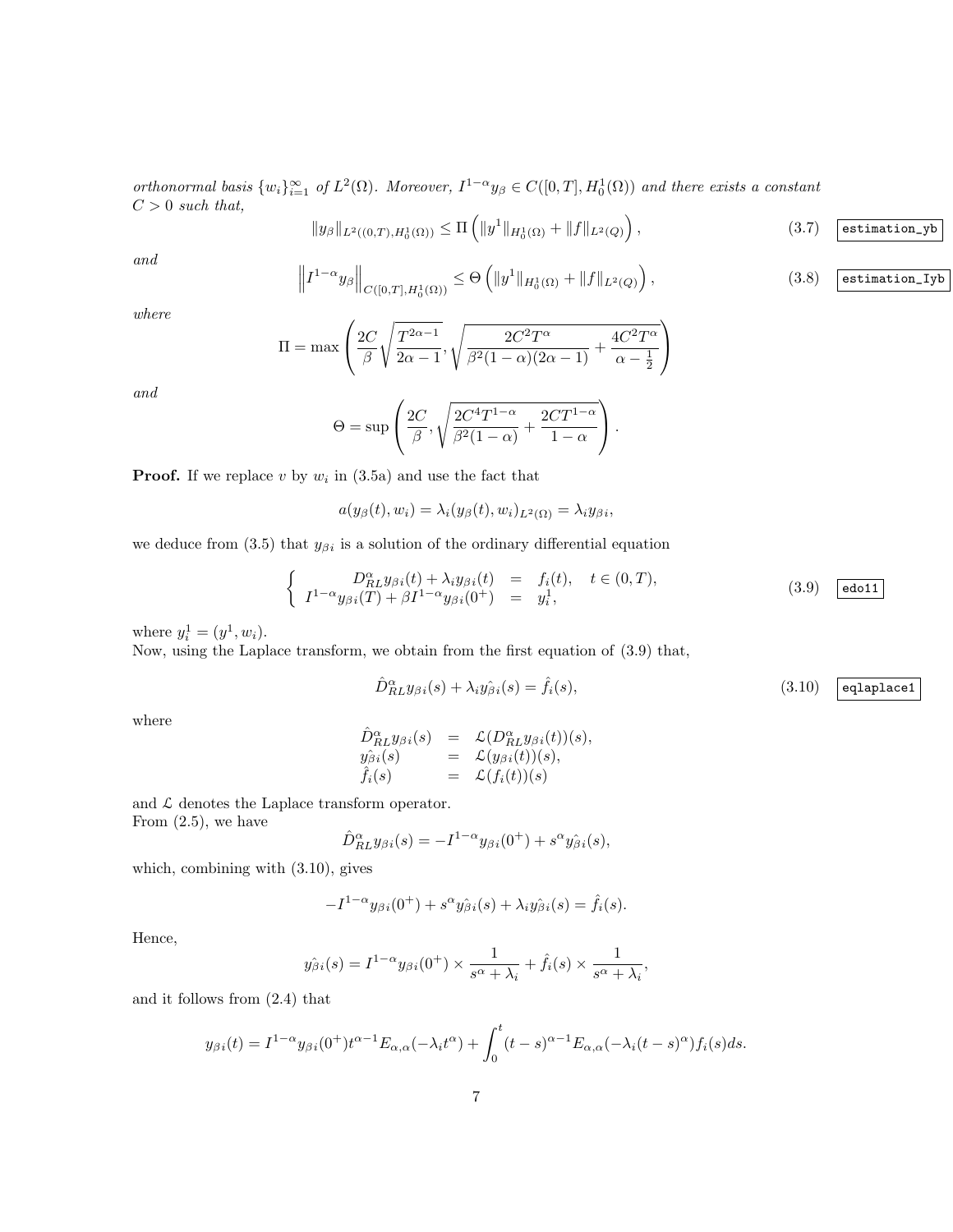Therefore,

$$
I^{1-\alpha}y_{\beta i}(t) = I^{1-\alpha}(I^{1-\alpha}y_{\beta i}(0)t^{\alpha-1}E_{\alpha,\alpha}(-\lambda_i t^{\alpha}))
$$
  
+ 
$$
I^{1-\alpha}\left(\int_0^t (t-s)^{\alpha-1}E_{\alpha,\alpha}(-\lambda_i (t-s)^{\alpha})f_i(s)ds\right),
$$
  
= 
$$
A+B
$$

where

$$
A = I^{1-\alpha}(I^{1-\alpha}y_{\beta i}(0)t^{\alpha-1}E_{\alpha,\alpha}(-\lambda_i t^{\alpha})),
$$
  

$$
B = I^{1-\alpha}\left(\int_0^t (t-s)^{\alpha-1}E_{\alpha,\alpha}(-\lambda_i(t-s)^{\alpha})f_i(s)ds\right).
$$

Let us now compute  $A$  and  $B$ . We have,

$$
A = I^{1-\alpha}(I^{1-\alpha}y_{\beta i}(0)t^{\alpha-1}E_{\alpha,\alpha}(-\lambda_i t^{\alpha}))
$$
  
\n
$$
= I^{1-\alpha}y_{\beta i}(0) \times I^{1-\alpha}(t^{\alpha-1}E_{\alpha,\alpha}(-\lambda_i t^{\alpha}))
$$
  
\n
$$
= I^{1-\alpha}y_{\beta i}(0) \times \left(\frac{1}{\Gamma(1-\alpha)} \int_0^t (t-s)^{-\alpha} s^{\alpha-1} E_{\alpha,\alpha}(-\lambda_i s^{\alpha}) ds\right)
$$
  
\n
$$
= \frac{I^{1-\alpha}y_{\beta i}(0)}{\Gamma(1-\alpha)} \sum_{k=0}^{+\infty} \frac{(-\lambda_i)^k}{\Gamma(\alpha k+\alpha)} \int_0^t (t-s)^{-\alpha} s^{\alpha-1} s^{\alpha k} ds
$$
  
\n
$$
= \frac{I^{1-\alpha}y_{\beta i}(0)}{\Gamma(1-\alpha)} \sum_{k=0}^{+\infty} \frac{(-\lambda_i)^k t^{\alpha k-1}}{\Gamma(\alpha k+\alpha)} \int_0^1 (1-u)^{-\alpha} u^{\alpha-1+\alpha k} t du
$$
  
\n
$$
= \frac{I^{1-\alpha}y_{\beta i}(0)}{\Gamma(1-\alpha)} \sum_{k=0}^{+\infty} \frac{(-\lambda_i)^k t^{\alpha k}}{\Gamma(\alpha k+\alpha)} B(1-\alpha, \alpha k+\alpha),
$$

which in view of (2.1) gives

$$
A = I^{1-\alpha} y_{\beta i}(0) \sum_{k=0}^{+\infty} \frac{(-\lambda_i t^{\alpha})^k}{\Gamma(\alpha k + 1)} = I^{1-\alpha} y_{\beta i}(0) E_{\alpha}(-\lambda_i t^{\alpha}).
$$
\n(3.11) 
$$
\boxed{\text{CalA}}
$$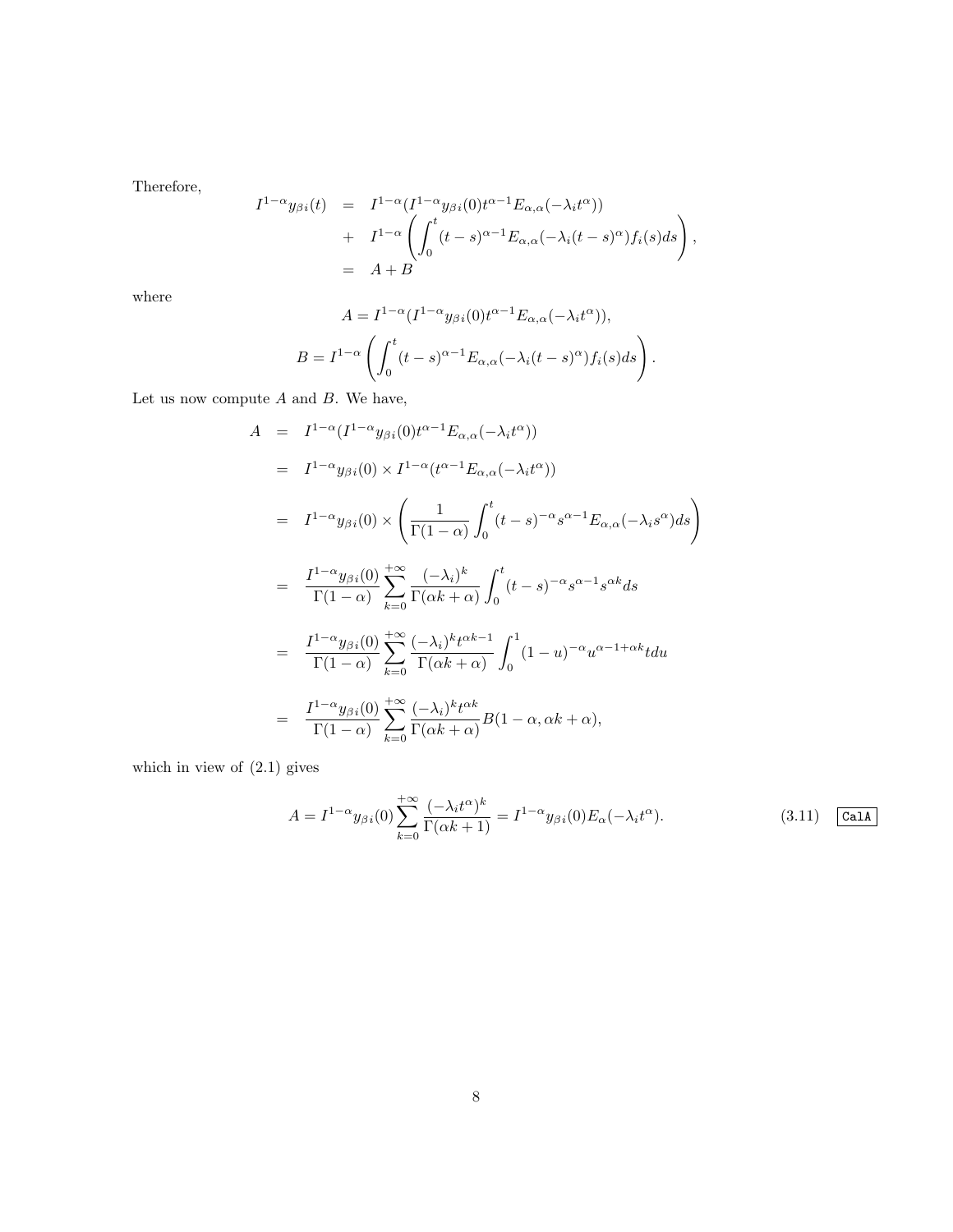On the other hand,

$$
B = I^{1-\alpha} \left( \int_0^t (t-s)^{\alpha-1} E_{\alpha,\alpha}(-\lambda_i(t-s)^{\alpha}) f_i(s) ds \right)
$$
  
\n
$$
= \frac{1}{\Gamma(1-\alpha)} \int_0^t (t-s)^{-\alpha} \left( \int_0^s (s-u)^{\alpha-1} E_{\alpha,\alpha}(-\lambda_i(s-u)^{\alpha}) f_i(u) du \right) ds
$$
  
\n
$$
= \frac{1}{\Gamma(1-\alpha)} \int_0^t f_i(u) \left( \int_u^t (t-s)^{-\alpha} (s-u)^{\alpha-1} E_{\alpha,\alpha}(-\lambda_i(s-u)^{\alpha}) ds \right) du
$$
  
\n
$$
= \frac{1}{\Gamma(1-\alpha)} \int_0^t f_i(u) \sum_{k=0}^{+\infty} \frac{(-\lambda_i)^k}{\Gamma(\alpha k+\alpha)} \left( \int_u^t (t-s)^{-\alpha} (s-u)^{\alpha-1+\alpha k} ds \right) du
$$
  
\n
$$
= \frac{1}{\Gamma(1-\alpha)} \int_0^t f_i(u) \sum_{k=0}^{+\infty} \frac{(-\lambda_i)^k (t-u)^{\alpha k}}{\Gamma(\alpha k+\alpha)} \left( \int_0^1 (1-z)^{-\alpha} z^{\alpha-1+\alpha k} dz \right) du
$$
  
\n
$$
= \frac{1}{\Gamma(1-\alpha)} \int_0^t f_i(u) \left( \sum_{k=0}^{+\infty} \frac{(-\lambda_i)^k (t-u)^{\alpha k}}{\Gamma(\alpha k+\alpha)} B(1-\alpha, \alpha k+\alpha) \right) du
$$
  
\n
$$
= \int_0^t f_i(u) \left( \sum_{k=0}^{+\infty} \frac{(-\lambda_i(t-u)^{\alpha})^k}{\Gamma(\alpha k+1)} \right) du = \int_0^t f_i(u) E_{\alpha}(-\lambda_i(t-u)^{\alpha}) du.
$$

Thus,

$$
B = \int_0^t f_i(u) E_\alpha(-\lambda_i(t-u)^\alpha) du \qquad (3.12) \quad \boxed{\text{CalB}}
$$

Finally, adding  $(3.11)$  to  $(3.12)$ , we obtain

$$
I^{1-\alpha}y_{\beta i}(t) = I^{1-\alpha}y_{\beta i}(0)E_{\alpha}(-\lambda_i t^{\alpha}) + \int_0^t f_i(u)E_{\alpha}(-\lambda_i (t-u)^{\alpha})du.
$$
 (3.13) [11-a]

Hence,

$$
I^{1-\alpha}y_{\beta i}(T) = I^{1-\alpha}y_{\beta i}(0)E_{\alpha}(-\lambda_i T^{\alpha}) + \int_0^T f_i(u)E_{\alpha}(-\lambda_i (T-u)^{\alpha})du.
$$

From  $(3.9)_2$ , we have that,

$$
I^{1-\alpha}y_{\beta i}(0)E_{\alpha}(-\lambda_i T^{\alpha}) + \int_0^T f_i(u)E_{\alpha}(-\lambda_i (T-u)^{\alpha})du + \beta I^{1-\alpha}y_{\beta i}(0) = y_i^1,
$$

from which, we deduce that

$$
I^{1-\alpha}y_{\beta i}(0) = \frac{y_i^1 - \int_0^T E_\alpha(-\lambda_i(T-u)^\alpha)f_i(u)du}{\beta + E_\alpha(-\lambda_i T^\alpha)}.
$$
 (3.14)  $\boxed{\text{Iybo}}$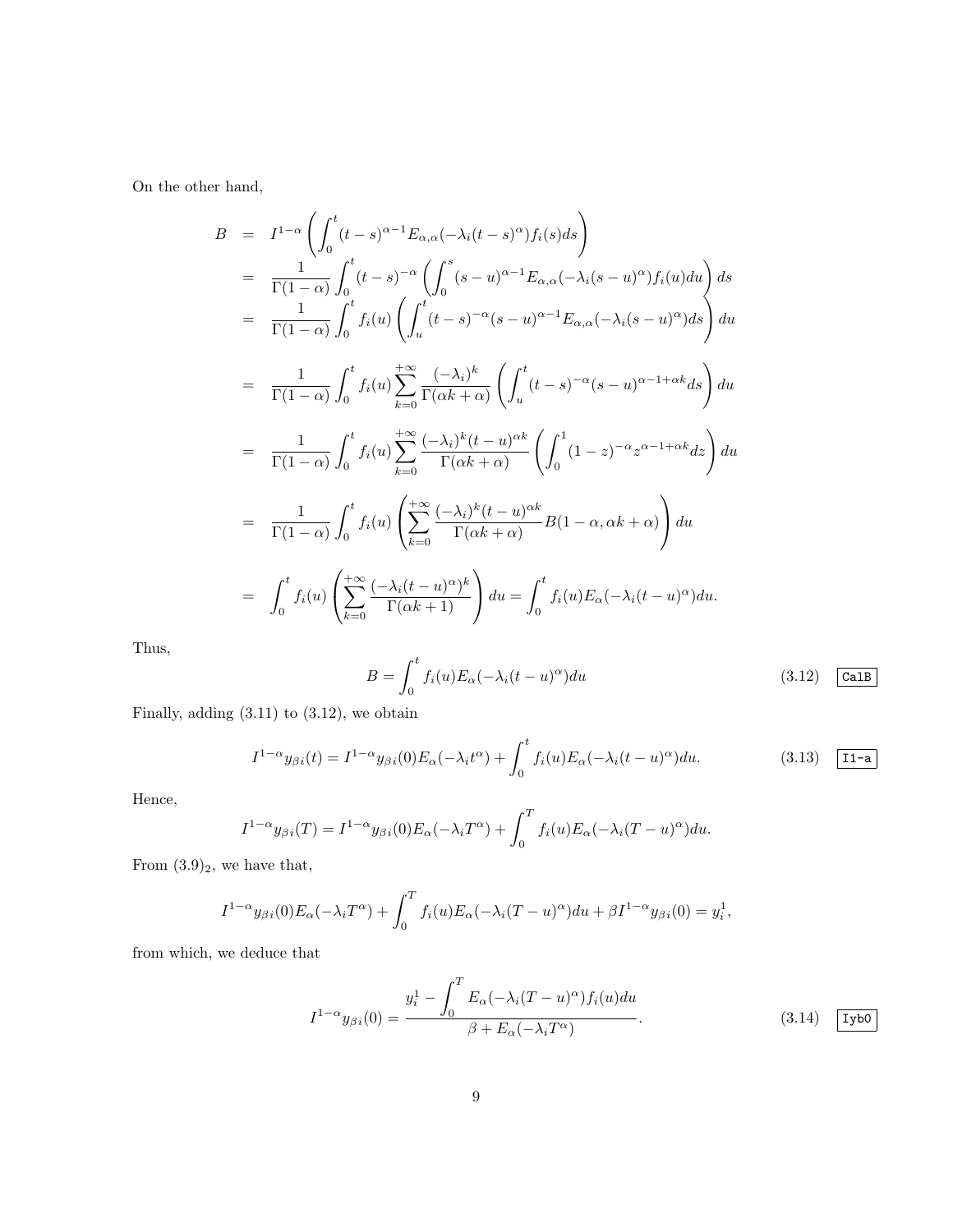Finally, we obtain

$$
y_{\beta i}(t) = \left[ \frac{y_i^1 - \int_0^T E_{\alpha}(-\lambda_i(T-u)^{\alpha})f_i(u)du}{\beta + E_{\alpha}(-\lambda_i T^{\alpha})} \right] t^{\alpha - 1} E_{\alpha,\alpha}(-\lambda_i t^{\alpha})
$$
  
+ 
$$
\int_0^t (t-s)^{\alpha - 1} E_{\alpha,\alpha}(-\lambda_i (t-s)^{\alpha})f_i(s)ds.
$$

The rest of proof can be done in three steps.

Step 1: We give the formulation of a solution to an approximate problem associated to Equations  $(3.4)-(3.5).$ 

Let  $V_m$  be a subspace of  $H_0^1(\Omega)$  generated by the  $w_1, w_2, \ldots, w_m$ . Consider the following approximate problem associated to Equations  $(3.4) - (3.5)$ :

Find  $y_{\beta m}: t \in (0,T] \to y_{\beta m}(t) \in V_m$ , the solution of

$$
D_{RL}^{\alpha}(y_{\beta m}(t),v)_{L^{2}(\Omega)} + a(y_{\beta m}(t),v) = (f(t),v)_{L^{2}(\Omega)}, \forall v \in V_{m},
$$
\n(3.15)  $\boxed{\text{eq111}}$ 

$$
I^{1-\alpha}y_{\beta m}(T) + \beta I^{1-\alpha}y_{\beta m}(0) = y_m^1 = \sum_{i=1}^m y_{\beta i}^1 w_i.
$$
 (3.16)  $\boxed{\text{eq121}}$ 

As  $y_{\beta m}(t) \in V_m$ , we have

$$
y_{\beta m}(t) = \sum_{i=1}^{m} (y(t), w_i)_{L^2(\Omega)} w_i = \sum_{i=1}^{m} y_{\beta i}(t) w_i.
$$

Proceeding as per the computation of  $y_{\beta}$ , we show that  $y_{\beta m}$  is a solution of the problem given by Equations  $(3.15) - (3.16)$  and obtain,

$$
y_{\beta m}(t) = \sum_{i=1}^{m} \left\{ \frac{y_i^1 - \int_0^T E_\alpha(-\lambda_i(T-u)^\alpha) f_i(u) du}{\beta + E_\alpha(-\lambda_i T^\alpha)} t^{\alpha - 1} E_{\alpha,\alpha}(-\lambda_i t^\alpha) \right\} w_i
$$
  
+ 
$$
\sum_{i=1}^{m} \left\{ \int_0^t (t-s)^{\alpha - 1} E_{\alpha,\alpha}(-\lambda_i (t-s)^\alpha) f_i(s) ds \right\} w_i.
$$
 (3.17) [solm1]

Step 2: We show that the sequences  $(y_{\beta m})$  and  $(I^{1-\alpha}y_{\beta m})$  are respectively, Cauchy sequences in  $L^2((0,T); H_0^1(\Omega))$  and  $C([0,T]; H_0^1(\Omega)).$ 

Let m and p be two integers such that  $p > m \ge 1$ . Then, from (3.17)

$$
y_{\beta p}(t) - y_{\beta m}(t) = \sum_{i=m+1}^{p} y_{\beta i}(t) w_i.
$$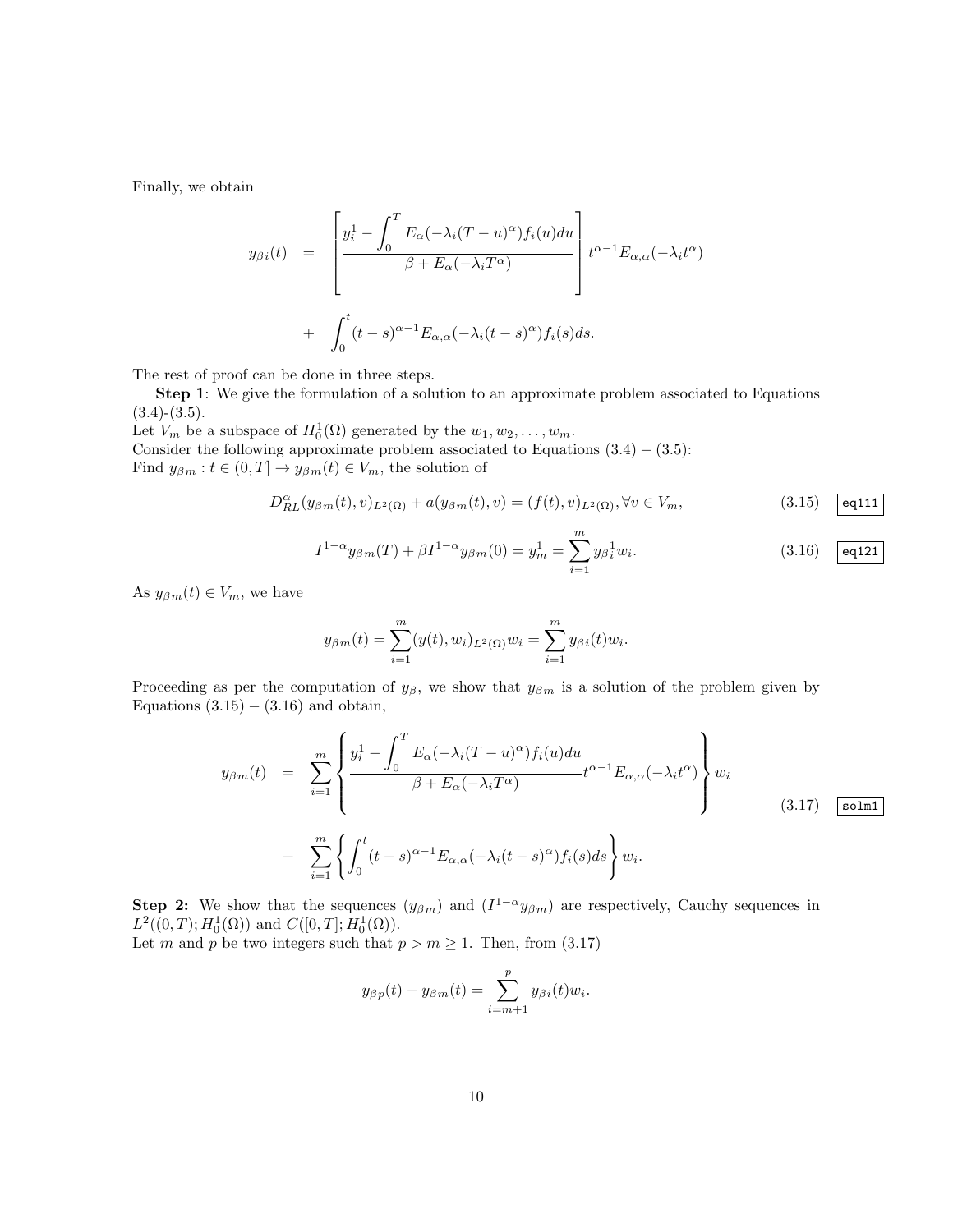Set 
$$
b_i = \frac{y_i^1 - \int_0^T E_{\alpha}(-\lambda_i(T - u)^{\alpha})f_i(u)du}{\beta + E_{\alpha}(-\lambda_i T^{\alpha})}
$$
. Then, we have that,  
\n
$$
a(y_{\beta p}(t) - y_{\beta m}(t), y_{\beta p}(t) - y_{\beta m}(t)) = \sum_{\substack{i=m+1 \ p \ n \neq n}}^p \lambda_i [y_{\beta i}(t)]^2
$$
\n
$$
\leq 2 \sum_{\substack{i=m+1 \ i=m+1}}^p \lambda_i t^{2\alpha - 2} E_{\alpha,\alpha}^2(-\lambda_i t^{\alpha}) |b_i|^2
$$
\n
$$
+ 2 \sum_{i=m+1}^p \lambda_i \left\{ \int_0^t (t-s)^{\alpha - 1} E_{\alpha,\alpha}(-\lambda_i (t-s)^{\alpha}) f_i(s) ds \right\}^2.
$$

Hence,

$$
||y_{\beta p}(t) - y_{\beta m}(t)||_{L^{2}((0,T);H_{0}^{1}(\Omega))}^{2} = \int_{0}^{T} a(y_{\beta p}(t) - y_{\beta m}(t), y_{\beta p}(t) - y_{\beta m}(t))dt
$$
  

$$
\leq A_{p} + B_{p},
$$

with

$$
A_p = 2 \sum_{i=m+1}^p \lambda_i |b_i|^2 \int_0^T t^{2\alpha - 2} E_{\alpha,\alpha}^2(-\lambda_i t^{\alpha}) dt,
$$
  
\n
$$
B_p = 2 \sum_{i=m+1}^p \int_0^T \lambda_i \left\{ \int_0^t (t-s)^{\alpha - 1} E_{\alpha,\alpha}(-\lambda_i (t-s)^{\alpha}) f_i(s) ds \right\}^2 dt.
$$

Note that from Theorem 2.1, we know that there exists a generic constant  $C > 0$  such that

$$
A_p = 2 \sum_{i=m+1}^p \lambda_i |b_i|^2 \int_0^T t^{2\alpha - 2} E_{\alpha,\alpha}^2(-\lambda_i t^{\alpha}) dt
$$
  
\n
$$
\leq 2C^2 \sum_{i=m+1}^p \lambda_i |b_i|^2 \int_0^T t^{2\alpha - 2} dt
$$
  
\n
$$
\leq 2C^2 \sum_{i=m+1}^p \lambda_i |b_i|^2 \left[ \frac{t^{2\alpha - 1}}{2\alpha - 1} \right]_0^T \leq \frac{2C^2 T^{2\alpha - 1}}{2\alpha - 1} \sum_{i=m+1}^p \lambda_i |b_i|^2.
$$

**Remark 3.1** From the latter estimation, we see that we have to take  $1/2 < \alpha < 1$  to give a sense to our computation.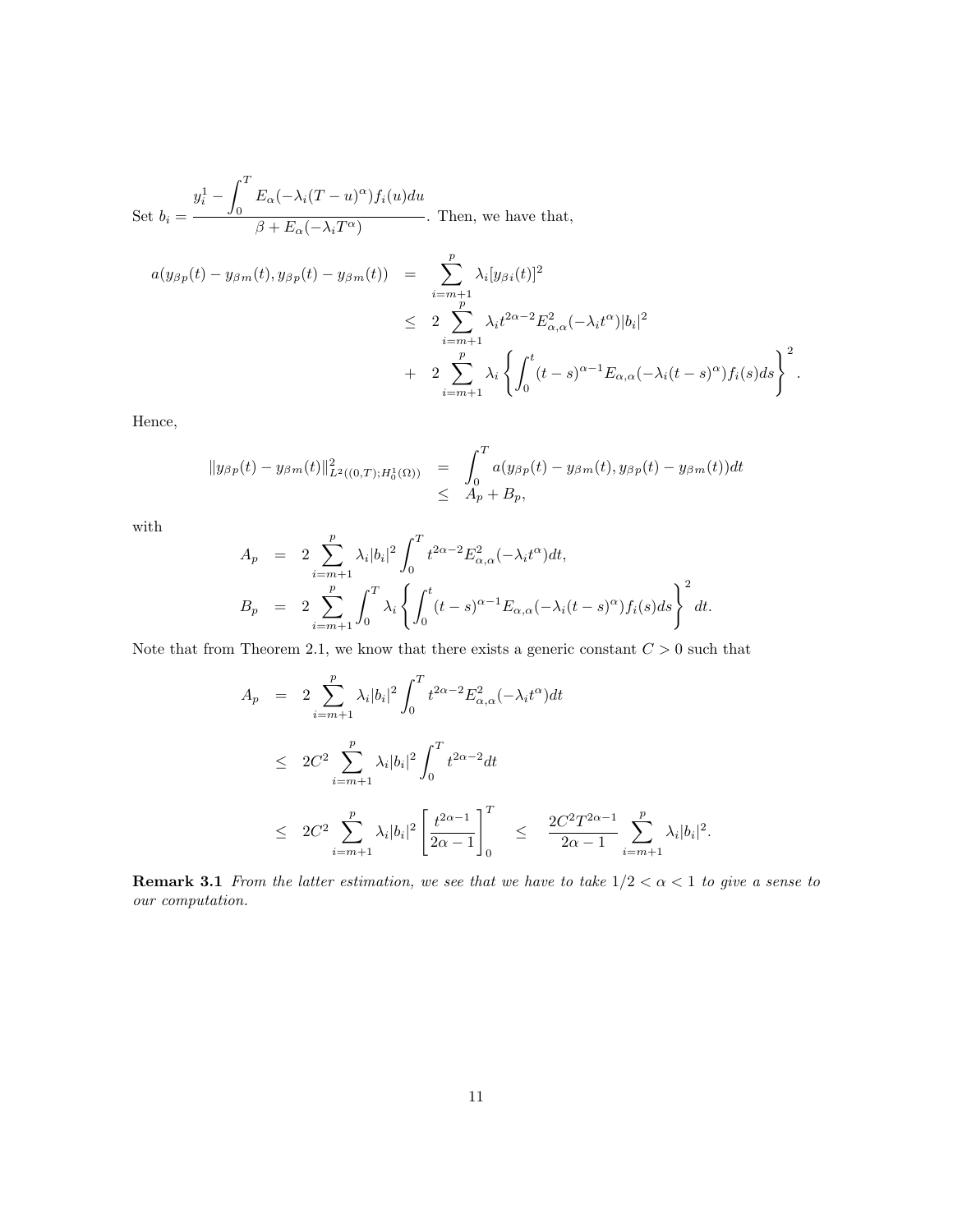Using again Theorem 2.1 and noting that  $1-\alpha\neq 0,$  we obtain

$$
\sum_{i=m+1}^{p} \lambda_{i} |b_{i}|^{2} = \sum_{i=m+1}^{p} \lambda_{i} \left| \frac{y_{i}^{1} - \int_{0}^{T} E_{\alpha}(-\lambda_{i}(T-u)^{\alpha}) f_{i}(u) du}{\beta + E_{\alpha}(-\lambda_{i}T^{\alpha})} \right|^{2}
$$
\n
$$
\leq \frac{1}{\beta^{2}} \sum_{i=m+1}^{p} \lambda_{i} \left| y_{i}^{1} - \int_{0}^{T} E_{\alpha}(-\lambda_{i}(T-u)^{\alpha}) f_{i}(u) du \right|^{2}
$$
\n
$$
\leq \frac{2}{\beta^{2}} \sum_{i=m+1}^{p} \lambda_{i} |y_{i}^{1}|^{2} + \frac{2}{\beta^{2}} \sum_{i=m+1}^{p} \lambda_{i} \left| \int_{0}^{T} E_{\alpha}(-\lambda_{i}(T-u)^{\alpha}) f_{i}(u) du \right|^{2}
$$
\n
$$
\leq \frac{2}{\beta^{2}} \sum_{i=m+1}^{p} \lambda_{i} |y_{i}^{1}|^{2} + \frac{2C^{2}}{\beta^{2}} \left[ \frac{-(T-u)^{1-\alpha}}{1-\alpha} \right]_{0}^{T} \sum_{i=m+1}^{p} \int_{0}^{T} |f_{i}(u)|^{2} du.
$$

Consequently,

$$
\sum_{i=m+1}^{p} \lambda_i |b_i|^2 \leq \frac{2}{\beta^2} \sum_{i=m+1}^{p} \lambda_i |y_i^1|^2 + \frac{2C^2 T^{1-\alpha}}{\beta^2 (1-\alpha)} \sum_{i=m+1}^{p} \int_0^T |f_i(u)|^2 du. \tag{3.18}
$$
  $\boxed{\text{sum\_bi}}$ 

and we have that

$$
A_p \le \frac{4C^2 T^{2\alpha - 1}}{\beta^2 (2\alpha - 1)} \sum_{i=m+1}^p \lambda_i |y_i^1|^2 + \frac{4C^4 T^{\alpha}}{\beta^2 (1 - \alpha)(2\alpha - 1)} \left[ \sum_{i=m+1}^p \int_0^T |f_i(u)|^2 du \right].
$$
 (3.19) **CallAP**

On the other hand, using the Cauchy-Schwartz inequality,

$$
B_p = 2 \sum_{i=m+1}^p \int_0^T \lambda_i \left\{ \int_0^t (t-s)^{\alpha-1} E_{\alpha,\alpha}(-\lambda_i(t-s)^\alpha) f_i(s) ds \right\}^2 dt
$$
  
\n
$$
= 2 \sum_{i=m+1}^p \int_0^T \lambda_i \left\{ \int_0^t \left[ (t-s)^{\frac{\alpha}{2}-\frac{1}{4}} E_{\alpha,\alpha}(-\lambda_i(t-s)^\alpha) \right] \left[ (t-s)^{\frac{\alpha}{2}-\frac{3}{4}} f_i(s) \right] ds \right\}^2 dt
$$
  
\n
$$
\leq 2 \sum_{i=m+1}^p \int_0^T \lambda_i \left[ \int_0^t (t-s)^{\alpha-\frac{1}{2}} E_{\alpha,\alpha}^2(-\lambda_i(t-s)^\alpha) ds \right] \left[ \int_0^t (t-s)^{\alpha-\frac{3}{2}} |f_i(s)|^2 ds \right] dt,
$$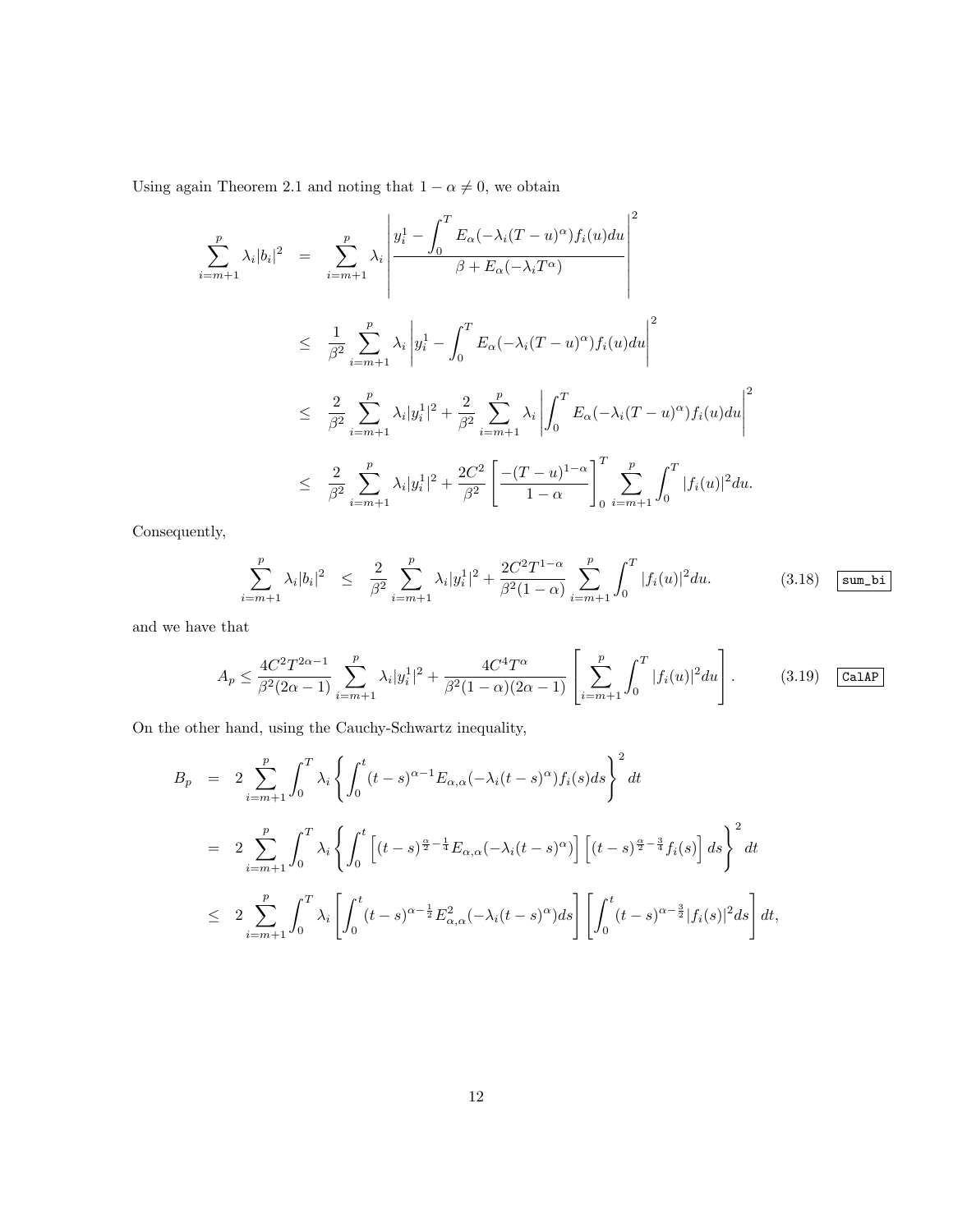which in view of Theorem 2.1 gives

$$
B_p \leq 2C^2 \sum_{i=m+1}^p \int_0^T \left[ \int_0^t (t-s)^{-1/2} ds \right] \left[ \int_0^t (t-s)^{\alpha - \frac{3}{2}} |f_i(s)|^2 ds \right] dt
$$
  
\n
$$
\leq 4C^2 T^{1/2} \sum_{i=m+1}^p \int_0^T \int_0^t (t-s)^{\alpha - \frac{3}{2}} |f_i(s)|^2 ds dt
$$
  
\n
$$
= 4C^2 T^{1/2} \sum_{i=m+1}^p \int_0^T |f_i(s)|^2 \int_s^T (t-s)^{\alpha - \frac{3}{2}} dt ds
$$
  
\n
$$
\leq \frac{4C^2 T^{\alpha}}{\alpha - \frac{1}{2}} \sum_{i=m+1}^p \int_0^T |f_i(s)|^2 ds.
$$

Thus,

$$
B_p \le \frac{4C^2 T^{\alpha}}{\alpha - \frac{1}{2}} \sum_{i=m+1}^p \int_0^T |f_i(s)|^2 ds
$$
 (3.20) Ca1BP

Adding  $(3.19)$  to  $(3.20)$ , we obtain

$$
\|y_{\beta p}(t) - y_{\beta m}(t)\|_{L^{2}((0,T);H_{0}^{1}(\Omega))}^{2} \leq A_{p} + B_{p}
$$
  
\n
$$
\leq \frac{4C^{2}T^{2\alpha-1}}{\beta^{2}(2\alpha-1)} \sum_{i=m+1}^{p} \lambda_{i}|y_{i}^{1}|^{2}
$$
  
\n
$$
+ \left[ \frac{4C^{2}T^{\alpha}}{\beta^{2}(1-\alpha)(2\alpha-1)} + \frac{4C^{2}T^{\alpha}}{\alpha - \frac{1}{2}} \right] \left[ \sum_{i=m+1}^{p} \int_{0}^{T} |f_{i}(s)|^{2} ds \right].
$$

Therefore,

$$
\|y_{\beta p}(t) - y_{\beta m}(t)\|_{L^{2}((0,T);H_{0}^{1}(\Omega))} \leq \frac{2C}{\beta} \sqrt{\frac{T^{2\alpha-1}}{2\alpha-1}} \left(\sum_{i=m+1}^{p} \lambda_{i} |y_{i}^{1}|^{2}\right)^{1/2} + \sqrt{\frac{4C^{2}T^{\alpha}}{\beta^{2}(1-\alpha)(2\alpha-1)} + \frac{4C^{2}T^{\alpha}}{\alpha-\frac{1}{2}}} \left(\sum_{i=m+1}^{p} \int_{0}^{T} |f_{i}(s)|^{2} ds\right)^{1/2}.
$$
\n(3.21)

In view of Equation (3.13), we have

$$
I^{1-\alpha}(y_{\beta p}(t)-y_{\beta m}(t))=\sum_{i=m+1}^p|b_i|E_{\alpha,1}(-\lambda_i t^{\alpha})w_i+\sum_{i=m+1}^p\left\{\int_0^tf_i(u)E_{\alpha,1}(-\lambda_i(t-u)^{\alpha})du\right\}w_i,
$$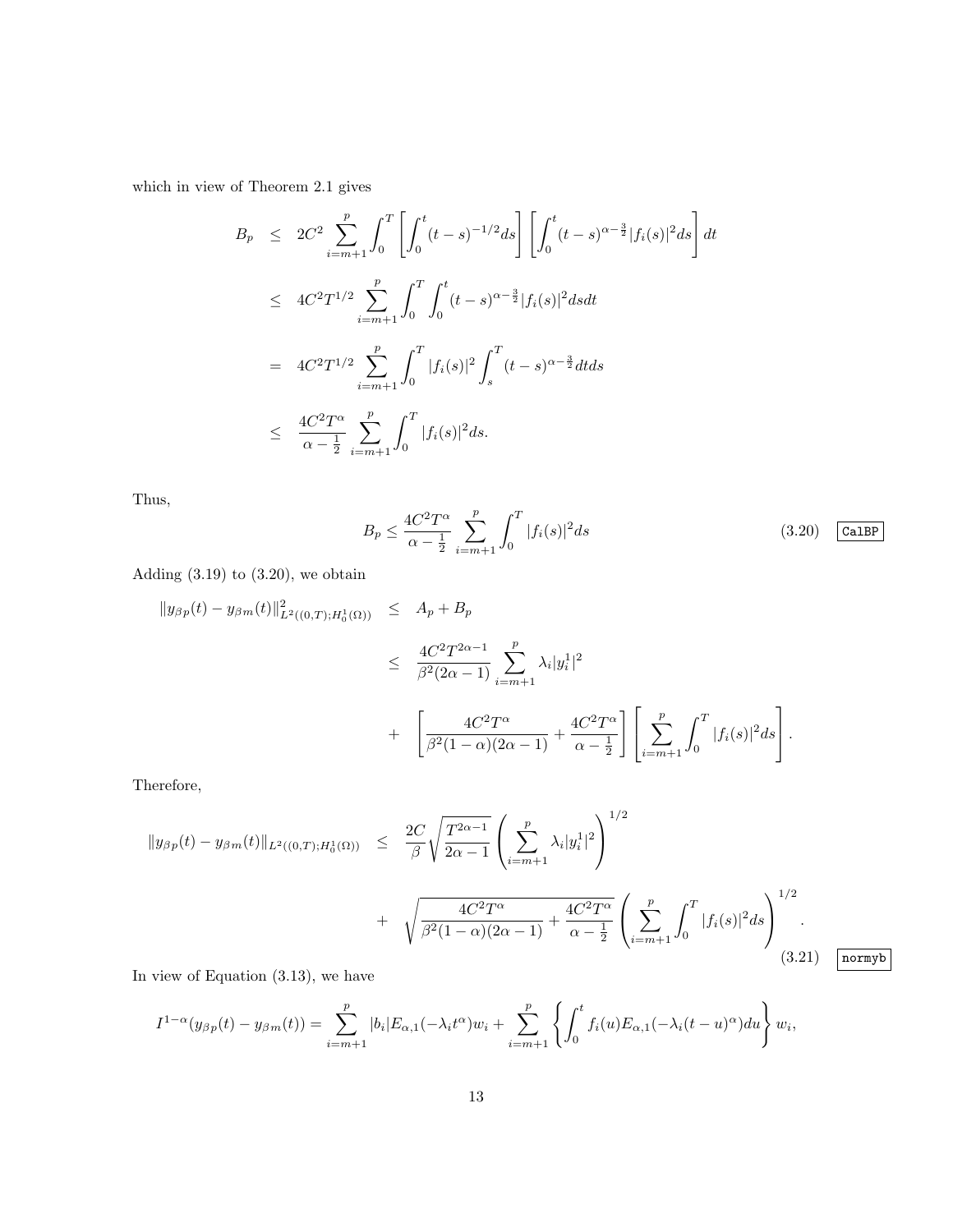from which we deduce that,

$$
\begin{array}{lcl} \displaystyle \| I^{1-\alpha}(y_{\beta p}(t)-y_{\beta m}(t))\|_{H_0^1(\Omega)}^2 & \leq & a(I^{1-\alpha}(y_{\beta p}(t)-y_{\beta m}(t)), I^{1-\alpha}(y_{\beta p}(t)-y_{\beta m}(t))) \\ \\ & \leq & 2\sum_{i=m+1}^p \lambda_i |b_i|^2 E_{\alpha,1}^2(-\lambda_i t^\alpha) \\ & & + & 2\sum_{i=m+1}^p \lambda_i \left\{ \int_0^t f_i(u) E_{\alpha,1}(-\lambda_i (t-u)^\alpha) du \right\}^2. \end{array}
$$

If we set

$$
C_p = 2 \sum_{i=m+1}^p \lambda_i |b_i|^2 E_{\alpha,1}^2(-\lambda_i t^{\alpha}),
$$
  
\n
$$
Z_p = 2 \sum_{i=m+1}^p \lambda_i \left\{ \int_0^t f_i(u) E_{\alpha,1}(-\lambda_i (t-u)^{\alpha}) du \right\}^2,
$$

we have from Theorem 2.1, (3.18) and the Cauchy-Schwartz inequality that,

$$
C_p \leq 2C^2 \sum_{i=m+1}^p \lambda_i |b_i|^2
$$
  
\n
$$
\leq 2C^2 \left( \frac{2}{\beta^2} \sum_{i=m+1}^p \lambda_i |y_i^1|^2 + \frac{2C^2 T^{1-\alpha}}{\beta^2 (1-\alpha)} \sum_{i=m+1}^p \int_0^T |f_i(u)|^2 du \right)
$$
  
\n
$$
\leq \frac{4C^2}{\beta^2} \sum_{i=m+1}^p \lambda_i |y_i^1|^2 + \frac{4C^4 T^{1-\alpha}}{\beta^2 (1-\alpha)} \left( \sum_{i=m+1}^p \int_0^T |f_i(u)|^2 du \right)
$$

and

$$
Z_p \leq 2 \sum_{i=m+1}^p \lambda_i \left( \int_0^t E_{\alpha,1}^2 (-\lambda_i (t-u)^\alpha) du \right) \left( \int_0^t |f_i(u)|^2 du \right)
$$
  

$$
\leq 2C \sum_{i=m+1}^p \left( \int_0^t (t-u)^{-\alpha} du \right) \left( \int_0^t |f_i(u)|^2 du \right)
$$
  

$$
\leq \frac{2Ct^{1-\alpha}}{1-\alpha} \sum_{i=m+1}^p \left( \int_0^t |f_i(u)|^2 du \right).
$$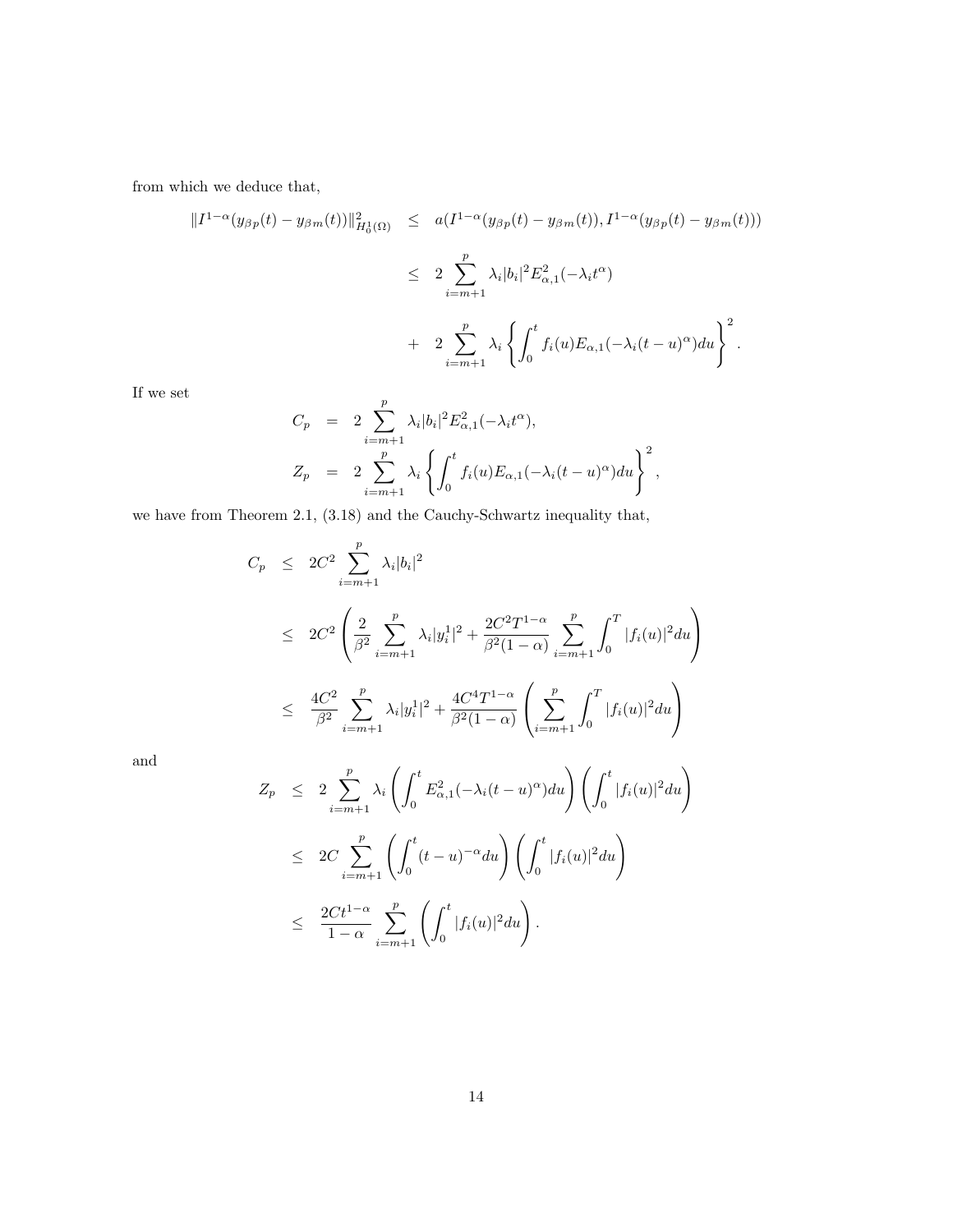Using the estimations of  $C_p$  and  $Z_p$ , we obtain

$$
\begin{aligned}\n\|I^{1-\alpha}(y_{\beta p}(t) - y_{\beta m}(t))\|_{H_0^1(\Omega)}^2 &\leq \frac{4C^2}{\beta^2} \sum_{i=m+1}^p \lambda_i |y_i^1|^2 \\
&\quad + \left(\frac{4C^4 T^{1-\alpha}}{\beta^2 (1-\alpha)} + \frac{2Ct^{1-\alpha}}{1-\alpha}\right) \left(\sum_{i=m+1}^p \int_0^t |f_i(u)|^2 du\right).\n\end{aligned}
$$

Thus,

$$
\sup_{t \in [0,T]} \|I^{1-\alpha}(y_{\beta p}(t) - y_{\beta m}(t))\|_{H_0^1(\Omega)} \leq \frac{2C}{\beta} \left( \sum_{i=m+1}^p \lambda_i |y_i^1|^2 \right)^{1/2} + \sqrt{\frac{4C^4 T^{1-\alpha}}{\beta^2 (1-\alpha)} + \frac{2CT^{1-\alpha}}{1-\alpha}} \left( \sum_{i=m+1}^p \int_0^t |f_i(u)|^2 du \right)^{1/2}.
$$
\n(3.22)  $\boxed{\sup}$ 

As  $y^1 \in H_0^1(\Omega)$  and  $f \in L^2(Q)$ ,

$$
\lim_{m,p \to +\infty} \left( \sum_{i=m+1}^p \lambda_i |y_i^1|^2 \right)^{1/2} = \lim_{m,p \to +\infty} \left( \sum_{i=m+1}^p \int_0^t |f_i(u)|^2 du \right)^{1/2} = 0.
$$

Then, from Equation (3.21) and Equation (3.22), we obtain

$$
\lim_{m,p \to +\infty} \int_0^T \|y_{\beta p}(t) - y_{\beta m}(t)\|_{H_0^1(\Omega)}^2 dt = 0
$$

and

$$
\sup_{t \in [0,T]} \|I^{1-\alpha}(y_{\beta p}(t) - y_{\beta m}(t))\|_{H_0^1(\Omega)} = 0.
$$

Consequently,  $(y_{\beta m})$  and  $(I^{1-\alpha}y_{\beta m})$  are Cauchy sequences in  $L^2((0,T); H_0^1(\Omega))$  and  $C([0,T], H_0^1(\Omega))$ respectively. This implies that

$$
y_{\beta m} \to y_{\beta} \quad \text{in } L^2((0,T); H_0^1(\Omega)), \tag{3.23}
$$

and

$$
I^{1-\alpha}y_{\beta m} \to \xi \quad \text{in } C([0,T]; H_0^1(\Omega)).
$$

Since  $y_{\beta} \in L^2((0,T), H_0^1(\Omega))$  and  $I^{1-\alpha}y_{\beta}$  are continuous, we have  $\xi = I^{1-\alpha}y_{\beta}$  and

$$
I^{1-\alpha}y_{\beta m} \to I^{1-\alpha}y_{\beta} \quad \text{in } C([0,T];H_0^1(\Omega)).\tag{3.24}
$$

**Step 3:** We show that  $y_\beta$  satisfies  $(3.4) - (3.5)$ .

Let  $\varphi \in \mathbb{D}(0,T)$  and  $\mu \geq 1$  an integer. Then, from (3.15), we have for all  $m \geq \mu$ ,

$$
\begin{array}{lcl} \displaystyle \int_0^T (f(t),v)_{L^2(\Omega)}\varphi(t)dt&=&\displaystyle \int_0^T D_{RL}^\alpha(y_{\beta m}(t),v)_{L^2(\Omega)}\varphi(t)dt\\&+&\displaystyle \int_0^T a(y_{\beta m}(t),v)\varphi(t)dt, \quad \forall v\in V_\mu, \end{array}
$$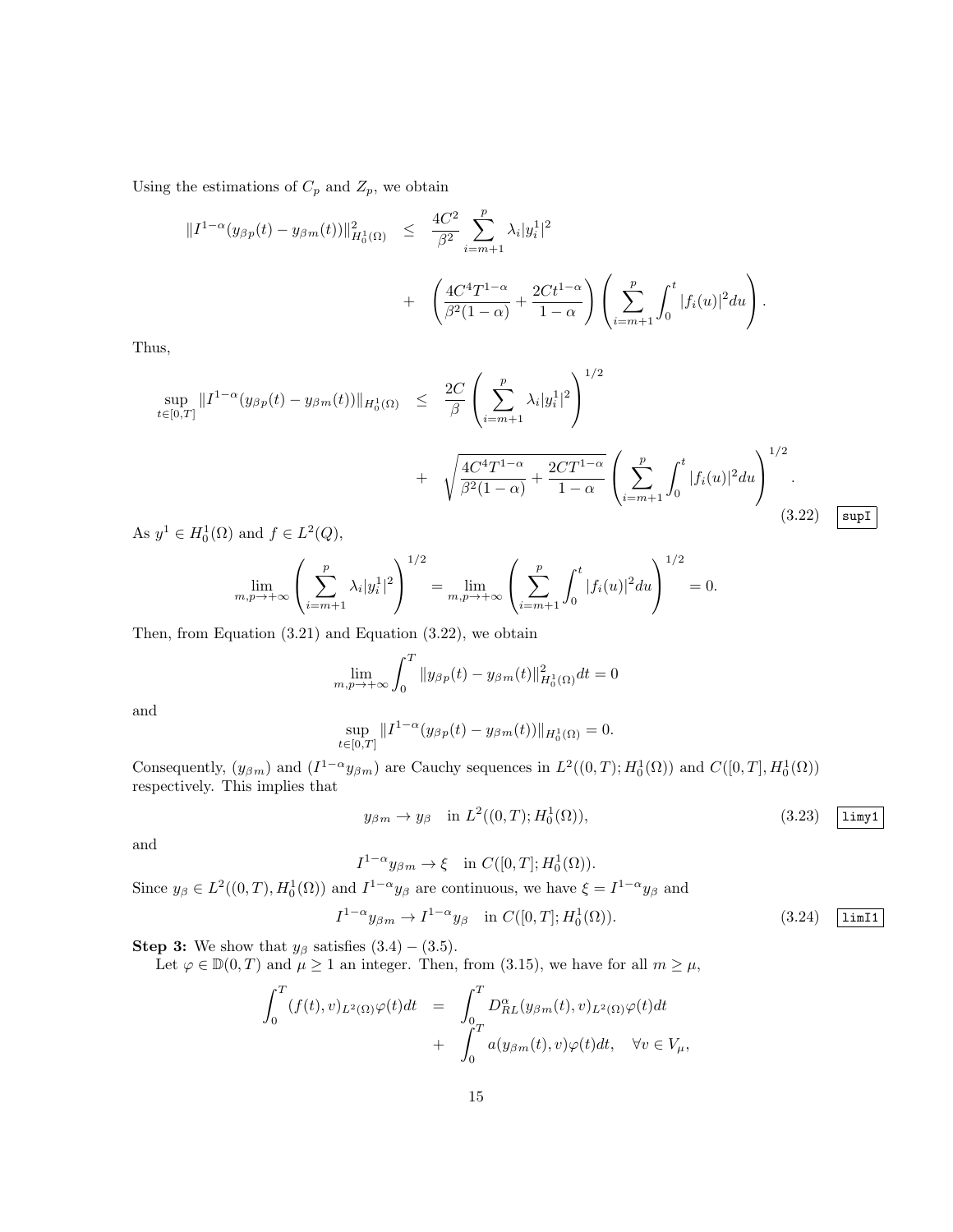which according to Corollary 2.1 implies that,

$$
\int_0^T (f(t), v)_{L^2(\Omega)} \varphi(t) dt = -\int_0^T (y_{\beta m}(t), v)_{L^2(\Omega)} \mathcal{D}_C^{\alpha} \varphi(t) dt \n+ \int_0^T a(y_{\beta m}(t), v) \varphi(t) dt, \quad \forall v \in V_\mu.
$$

Therefore, passing to the limit and using (3.23), we obtain

$$
\int_0^T (f(t), v)_{L^2(\Omega)} \varphi(t) dt = -\int_0^T (y_\beta(t), v)_{L^2(\Omega)} \mathcal{D}_C^\alpha \varphi(t) dt \n+ \int_0^T a(y_\beta(t), v) \varphi(t) dt, \quad \forall v \in V_\mu.
$$

Since  $\cup_{\mu\geq 1}V_{\mu}$  is dense in  $H_0^1(\Omega)$  because  $(w_i)$  is a base of  $H_0^1(\Omega)$ , we have for all  $v \in H_0^1(\Omega)$  that

$$
\int_0^T (f(t), v)_{L^2(\Omega)} \varphi(t) dt = -\int_0^T (y_\beta(t), v)_{L^2(\Omega)} \mathcal{D}_C^\alpha \varphi(t) dt \n+ \int_0^T a(y_\beta(t), v) \varphi(t) dt, \quad \forall v \in H_0^1(\Omega).
$$

Using, once again, Corollary 2.1, we can write

$$
\int_0^T (f(t), v)_{L^2(\Omega)} \varphi(t) dt = \int_0^T D_{RL}^{\alpha}(y_{\beta}(t), v)_{L^2(\Omega)} \varphi(t) dt \n+ \int_0^T a(y_{\beta}(t), v) \varphi(t) dt, \quad \forall v \in H_0^1(\Omega).
$$

This implies that for all  $v \in H_0^1(\Omega)$ ,

$$
(f(t),v)_{L^2(\Omega)}\varphi(t) = D_{RL}^{\alpha}(y_{\beta}(t),v)_{L^2(\Omega)}\varphi(t) + a(y_{\beta}(t),v)\varphi(t), \quad \forall t \in (0,T).
$$

From (3.24), we have

$$
I^{1-\alpha}y_{\beta m}(0) \to I^{1-\alpha}y_{\beta}(0) \quad \text{in } H_0^1(\Omega),
$$

and

$$
I^{1-\alpha}y_{\beta m}(T) \to I^{1-\alpha}y_{\beta}(T)
$$
 in  $H_0^1(\Omega)$ .

But

$$
I^{1-\alpha}y_{\beta m}(T) + \beta I^{1-\alpha}y_{\beta m}(0) = \sum_{i=1}^{m} y_i^1 w_i + \sum_{i=1}^{+\infty} y_i^1 w_i = y^1.
$$

Thus,

$$
I^{1-\alpha}y_{\beta}(T)+\beta I^{1-\alpha}y_{\beta}(0)=y^1.
$$

To complete the proof of Theorem 3.1, we need to prove Equation (3.7) and Equation (3.8). Since  $y_\beta$ is the solution of  $(3.4)-(3.5)$ , we have

$$
y_{\beta}(t) = \sum_{i=1}^{+\infty} \left( \frac{y_i^1 - \int_0^T E_{\alpha}(-\lambda_i(T-u)^{\alpha}) f_i(u) du}{\beta + E_{\alpha}(-\lambda_i T^{\alpha})} t^{\alpha - 1} E_{\alpha,\alpha}(-\lambda_i t^{\alpha}) + \int_0^t (t-s)^{\alpha - 1} E_{\alpha,\alpha}(-\lambda_i (t-s)^{\alpha}) f_i(s) ds \right) w_i.
$$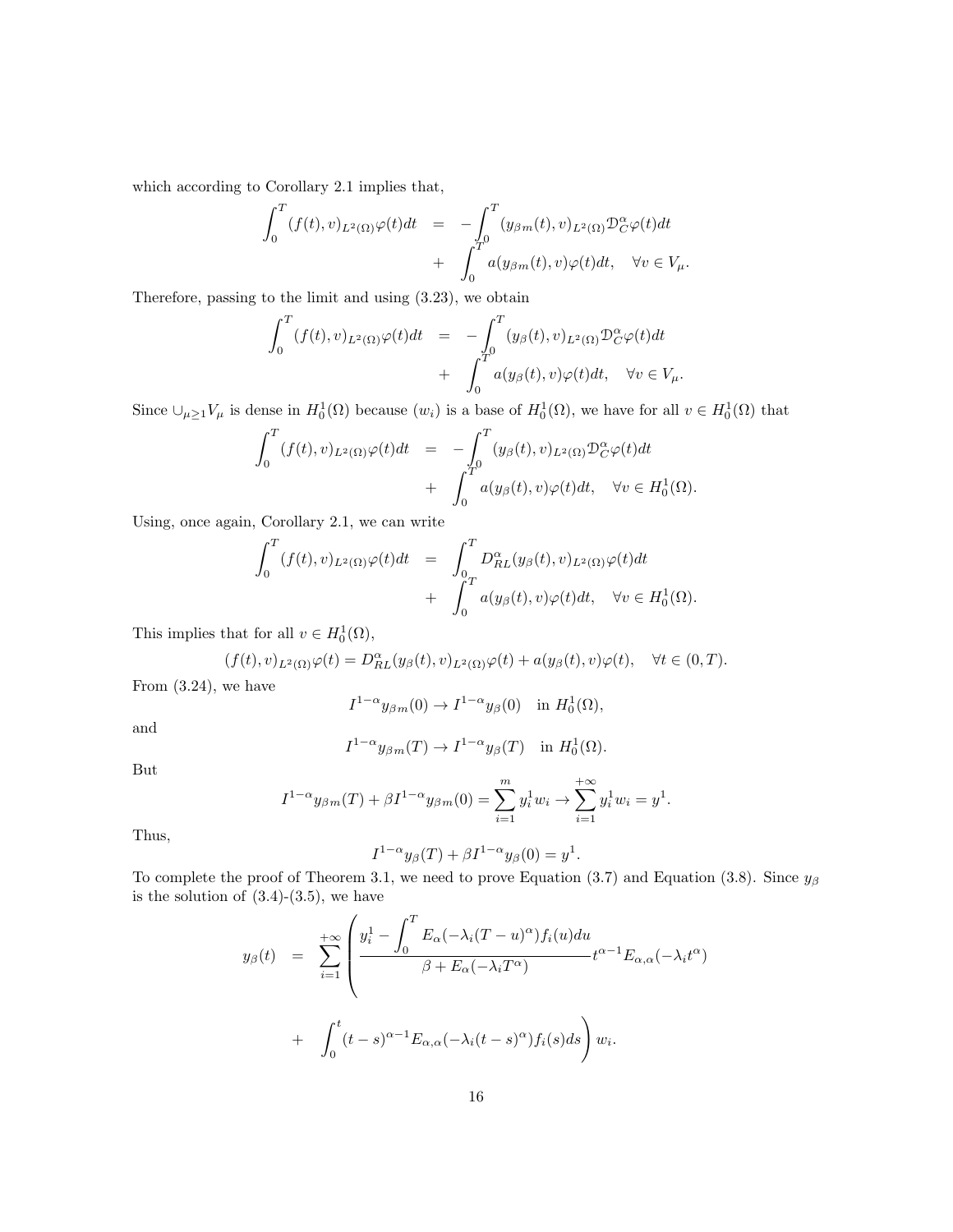Proceeding as above for estimations on  $y_{\beta m}$ , we can prove that there exists a constant  $C > 0$  such that

$$
||y_{\beta}(t)||_{L^{2}((0,T);H_{0}^{1}(\Omega))} \leq \frac{2C}{\beta} \sqrt{\frac{T^{2\alpha-1}}{2\alpha-1}} \left(\sum_{i=1}^{+\infty} \lambda_{i} |y_{i}^{1}|^{2}\right)^{1/2} + \sqrt{\frac{4C^{2}T^{\alpha}}{\beta^{2}(1-\alpha)(2\alpha-1)}} + \frac{4C^{2}T^{\alpha}}{\alpha-\frac{1}{2}} \left(\sum_{i=1}^{+\infty} \int_{0}^{T} |f_{i}(s)|^{2} ds\right)^{1/2}
$$

and

$$
\sup_{t \in [0,T]} \left\| I^{1-\alpha} y_{\beta}(t) \right\|_{H_0^1(\Omega)} \leq \frac{2C}{\beta} \left( \sum_{i=1}^{+\infty} \lambda_i |y_i^1|^2 \right)^{1/2} + \sqrt{\frac{4C^4 T^{1-\alpha}}{\beta^2 (1-\alpha)} + \frac{2CT^{1-\alpha}}{1-\alpha} \left( \sum_{i=1}^{+\infty} \int_0^T |f_i(s)|^2 ds \right)^{1/2},
$$

from which we deduce, respectively, Equation (3.7) and Equation (3.8).  $\blacksquare$ 

# 4 Convergence results

convergence

#### In this section we provide some convergence results.

conv\_I\_y1 Theorem 4.1 For all  $y^1 \\in H_0^1(\Omega)$ , we have

$$
\lim_{\beta \to 0} \|I^{1-\alpha} y_{\beta}(T) - y^1\| = 0.
$$

That is  $I^{1-\alpha}y_{\beta}(T)$  converges to  $y^1$  in  $H_0^1(\Omega)$ .

**Proof.** Since  $y^1 \in H_0^1(\Omega)$ , we know that

$$
\forall \epsilon >0, \ \exists N_{\epsilon} \in \mathbb{N} \text{ such that } \sum_{i=N_{\epsilon}+1}^{+\infty} \lambda_i |y_i^1|^2 < \frac{\epsilon}{2}.
$$

Also, since  $f \in L^2(Q)$ , we know that

$$
\forall \epsilon > 0, \ \exists N_{\epsilon} \in \mathbb{N} \text{ such that } \sum_{i=N_{\epsilon}+1}^{+\infty} \int_{0}^{T} |f_{i}(s)|^{2} ds < \frac{\epsilon}{2}.
$$

Let  $\epsilon > 0$  and choose  $N > 0$  such that

$$
\sum_{i=N+1}^{+\infty} \lambda_i |y_i^1|^2 < \frac{\epsilon}{2} \quad \text{and} \quad \sum_{i=N+1}^{+\infty} \int_0^T |f_i(s)|^2 ds < \frac{\epsilon}{2}.
$$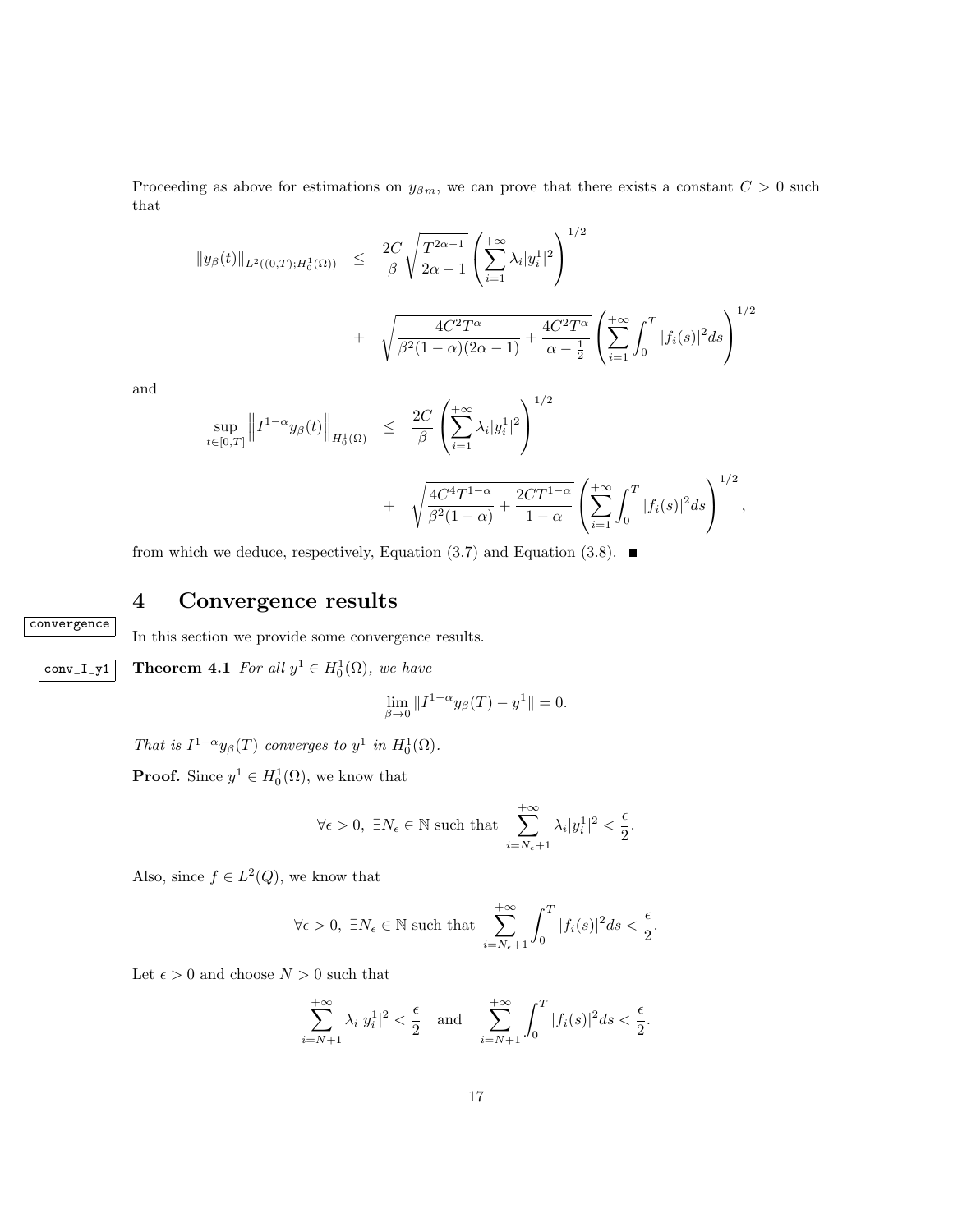Then, we have

 $|$ 

$$
|I^{1-\alpha}y_{\beta}(T) - y^1||^2_{H_0^1(\Omega)} = a(-\beta I^{1-\alpha}y_{\beta}(0), -\beta I^{1-\alpha}y_{\beta}(0))
$$
  
=  $\beta^2 \sum_{i=1}^{+\infty} \lambda_i |b_i|^2$   
 $\leq A + B,$ 

where

$$
A = 2\beta^2 \sum_{i=1}^{+\infty} \frac{\lambda_i |y_i^1|^2}{(\beta + E_\alpha(-\lambda_i T^\alpha))^2}.
$$
  

$$
B = 2\beta^2 \sum_{i=1}^{+\infty} \frac{\lambda_i}{(\beta + E_\alpha(-\lambda_i T^\alpha))^2} \left( \int_0^T E_\alpha(-\lambda_i (T - u)^\alpha) f_i(u) du \right)^2.
$$

We firstly have,

$$
A = 2\beta^2 \sum_{i=1}^N \frac{\lambda_i |y_i^1|^2}{(\beta + E_\alpha(-\lambda_i T^\alpha))^2} + 2\beta^2 \sum_{i=N+1}^{+\infty} \frac{\lambda_i |y_i^1|^2}{(\beta + E_\alpha(-\lambda_i T^\alpha))^2}
$$
  

$$
\leq \beta^2 \sum_{i=1}^N \frac{2\lambda_i |y_i^1|^2}{E_\alpha^2(-\lambda_i T^\alpha)} + 2 \sum_{i=N+1}^{+\infty} \lambda_i |y_i^1|^2
$$
  

$$
\leq \beta^2 \sum_{i=1}^N \frac{2\lambda_i |y_i^1|^2}{E_\alpha^2(-\lambda_i T^\alpha)} + \epsilon.
$$

Secondly, using the Cauchy-Schwartz inequality, we can write

$$
B = 2\beta^2 \sum_{i=1}^{+\infty} \frac{\lambda_i}{(\beta + E_\alpha(-\lambda_i T^\alpha))^2} \left( \int_0^T E_\alpha(-\lambda_i (T - u)^\alpha) f_i(u) du \right)^2
$$
  

$$
\leq 2\beta^2 \sum_{i=1}^{+\infty} \frac{C^2 T^{1-\alpha}}{(1-\alpha)(\beta + E_\alpha(-\lambda_i T^\alpha))^2} \left( \int_0^T |f_i(u)|^2 du \right)
$$
  

$$
\leq \beta^2 \sum_{i=1}^N \frac{2C^2 T^{1-\alpha}}{(1-\alpha)E_\alpha^2(-\lambda_i T^\alpha)} \left( \int_0^T |f_i(u)|^2 du \right) + \frac{C^2 T^{1-\alpha}}{(1-\alpha)} \epsilon.
$$

Finally, using the estimations of  $A$  and  $B$ , we have

$$
||I^{1-\alpha}y_{\beta}(T) - y^{1}||_{H_{0}^{1}(\Omega)}^{2} \leq \beta^{2} \left[ \sum_{i=1}^{N} \frac{2\lambda_{i}|y_{i}^{1}|^{2}}{E_{\alpha}^{2}(-\lambda_{i}T^{\alpha})} + \sum_{i=1}^{N} \frac{2C^{2}T^{1-\alpha}}{(1-\alpha)E_{\alpha}^{2}(-\lambda_{i}T^{\alpha})} \left( \int_{0}^{T} |f_{i}(u)|^{2} du \right) \right] + \left( 1 + \frac{C^{2}T^{1-\alpha}}{(1-\alpha)} \right) \epsilon.
$$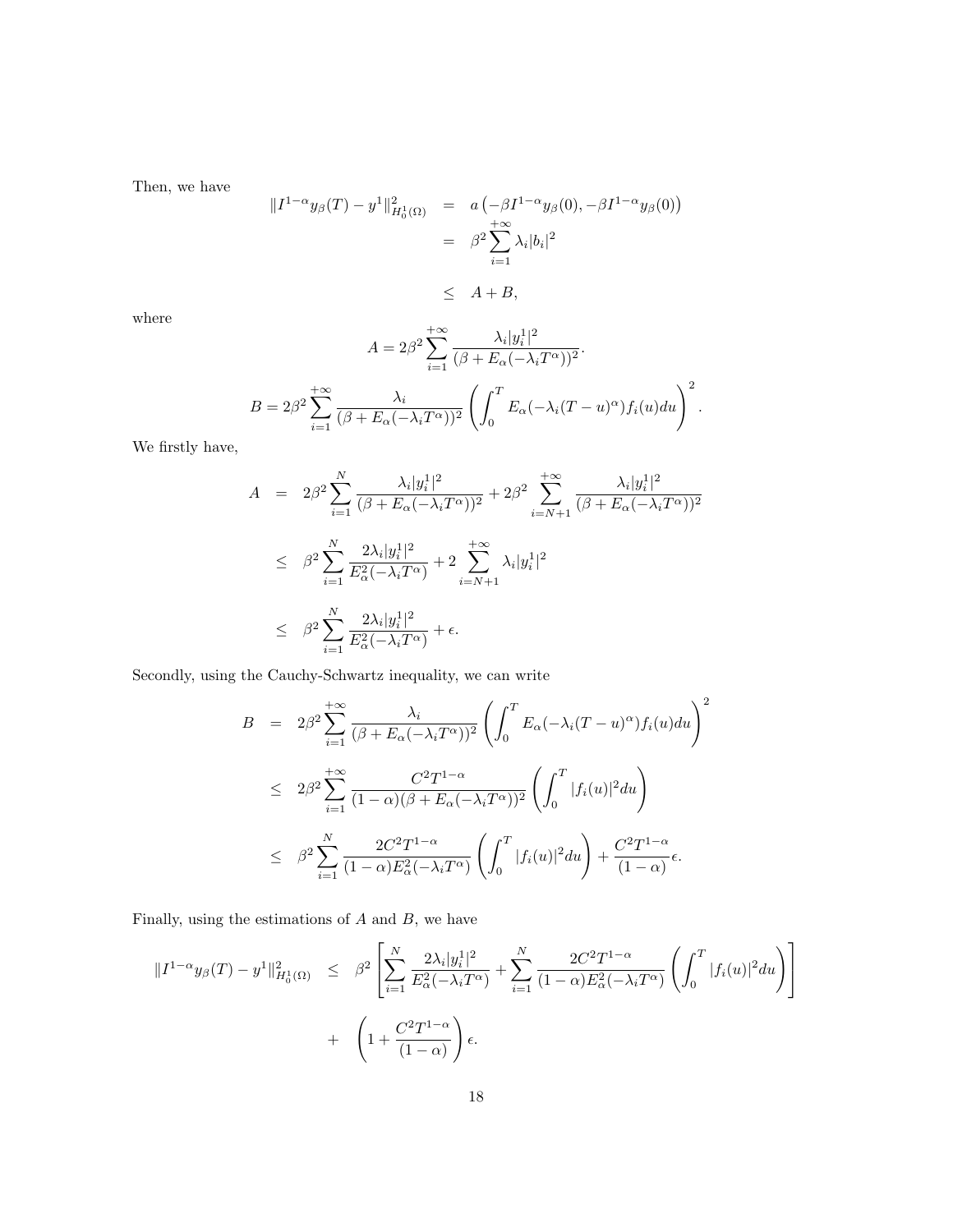Since

$$
\sum_{i=1}^N \frac{2\lambda_i|y_i^1|^2}{E_\alpha^2(-\lambda_i T^\alpha)} + \sum_{i=1}^N \frac{2C^2T^{1-\alpha}}{(1-\alpha)E_\alpha^2(-\lambda_i T^\alpha)} \left(\int_0^T |f_i(u)|^2 du\right) < \infty,
$$

we choose  $\beta$  such that

$$
\beta^2 < \epsilon \left[ \sum_{i=1}^N \frac{2\lambda_i |y_i^1|^2}{E_\alpha^2(-\lambda_i T^\alpha)} + \sum_{i=1}^N \frac{2C^2 T^{1-\alpha}}{(1-\alpha)E_\alpha^2(-\lambda_i T^\alpha)} \left( \int_0^T |f_i(u)|^2 du \right) \right]^{-1}.
$$

 $\blacksquare$ 

**Theorem 4.2** Supposing there exists  $\epsilon \in (0, 2)$  such that

$$
D = 2\sum_{i=1}^{+\infty} \frac{\lambda_i |y_i^1|^2}{E_{\alpha}^{\epsilon}(-\lambda_i T^{\alpha})} + \frac{2C^2 T^{1-\alpha}}{1-\alpha} \sum_{i=1}^{+\infty} \frac{\displaystyle \int_0^T |f_i(s)|^2 ds}{E_{\alpha}^{\epsilon}(-\lambda_i T^{\alpha})}
$$

converges, then  $||I^{1-\alpha}y_{\beta} - y^1||_{H_0^1(\Omega)}$  converges to zero with order  $\epsilon^{-2}\beta^{\epsilon}$ .

**Proof.** Let  $\epsilon \in (0, 2)$  such that D converges and  $k \in (0, 2)$ . We fix a natural integer i, and define

$$
g_i(\beta) = \frac{\beta^k}{[\beta + E_\alpha(-\lambda_i T^\alpha)]^2}.
$$

Differentiating  $g_i$  with respect to  $\beta$ , we obtain

$$
g'_{i}(\beta) = \frac{(k-2)\beta^{k} + k\beta^{k-1}E_{\alpha}(-\lambda_{i}T^{\alpha})}{[\beta + E_{\alpha}(-\lambda_{i}T^{\alpha})]^{3}}
$$

$$
= \beta^{k-1} \times \frac{(k-2)\beta + kE_{\alpha}(-\lambda_{i}T^{\alpha})}{[\beta + E_{\alpha}(-\lambda_{i}T^{\alpha})]^{3}}.
$$

Observing that  $g_i'(\beta) = 0$  if  $\beta = 0$  or  $(k-2)\beta + kE_\alpha(-\lambda_i T^\alpha) = 0$ . We have

$$
(k-2)\beta + kE_{\alpha}(-\lambda_i T^{\alpha}) = 0 \Leftrightarrow \beta = \frac{k}{2-k}E_{\alpha}(-\lambda_i T^{\alpha}).
$$

As  $g_i(\beta) > 0$ ,  $g_i(0) = 0$  and  $\lim_{\beta \to +\infty} g_i(\beta) = 0$ . Indeed,

$$
\lim_{\beta \to +\infty} g_i(\beta) = \lim_{\beta \to +\infty} \frac{\beta^k}{\beta^2} = \lim_{\beta \to +\infty} \frac{1}{\beta^{2-k}} = 0.
$$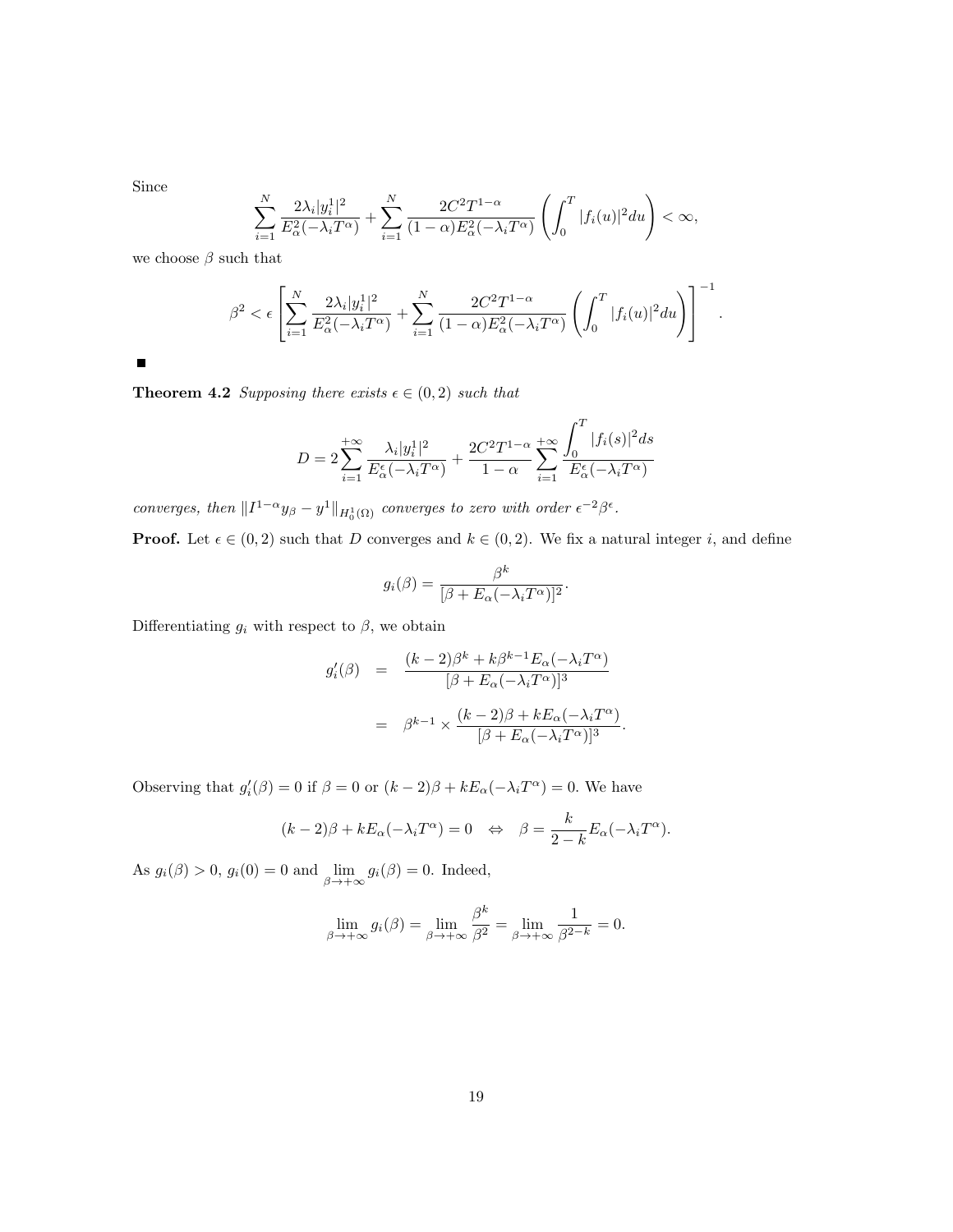We know that  $g_i$  achieves its maximum at  $\beta_0 = \frac{k}{2}$  $\frac{\kappa}{2-k} E_{\alpha}(-\lambda_i T^{\alpha})$ . Hence, we have,

$$
g_i(\beta) \le g_i(\beta_0) \iff g_i(\beta) \le \frac{(\beta_0)^k}{[\beta_0 + E_\alpha(-\lambda_i T^\alpha)]^2}
$$
  

$$
\iff g_i(\beta) \le \frac{\left(\frac{k}{2-k}\right)^k E_\alpha^k (-\lambda_i T^\alpha)}{[\beta_0 + E_\alpha(-\lambda_i T^\alpha)]^2}
$$
  

$$
\iff g_i(\beta) \le \left(\frac{k}{2-k}\right)^k E_\alpha^{k-2} (-\lambda_i T^\alpha).
$$

Since we can write

$$
\begin{split}\n\|I^{1-\alpha}y_{\beta} - y^1\|_{H_0^1(\Omega)}^2 &\leq 2\beta^2 \sum_{i=1}^{+\infty} \frac{\lambda_i |y_i^1|^2}{(\beta + E_\alpha(-\lambda_i T^\alpha))^2} \\
&\quad + 2\beta^2 \sum_{i=1}^{+\infty} \frac{\lambda_i}{(\beta + E_\alpha(-\lambda_i T^\alpha))^2} \left( \int_0^T E_\alpha(-\lambda_i (T - u)^\alpha) f_i(u) du \right)^2 \\
&\leq 2\beta^{2-k} \sum_{i=1}^{+\infty} \lambda_i |y_i^1|^2 g_i(\beta) + 2\beta^{2-k} \sum_{i=1}^{+\infty} \lambda_i \left( \int_0^T E_\alpha(-\lambda_i (T - u)^\alpha) f_i(u) du \right)^2 g_i(\beta),\n\end{split}
$$

it follows that

$$
\begin{split} \|I^{1-\alpha}y_{\beta} - y^1\|_{H_0^1(\Omega)}^2 &\leq 2\beta^{2-k} \sum_{i=1}^{+\infty} \lambda_i |y_i^1|^2 g_i(\beta) + 2\beta^{2-k} \frac{C^2 T^{1-\alpha}}{1-\alpha} \sum_{i=1}^{+\infty} \left( \int_0^T |f_i(u)|^2 du \right) g_i(\beta) \\ &\leq \beta^{2-k} \left( \frac{k}{2-k} \right)^k \left[ 2 \sum_{i=1}^{+\infty} \lambda_i |y_i^1|^2 E_\alpha^{k-2}(-\lambda_i T^\alpha) \right. \\ &\left. + \frac{2C^2 T^{1-\alpha}}{1-\alpha} \sum_{i=1}^{+\infty} \left( \int_0^T |f_i(u)|^2 du \right) E_\alpha^{k-2}(-\lambda_i T^\alpha) \right]. \end{split}
$$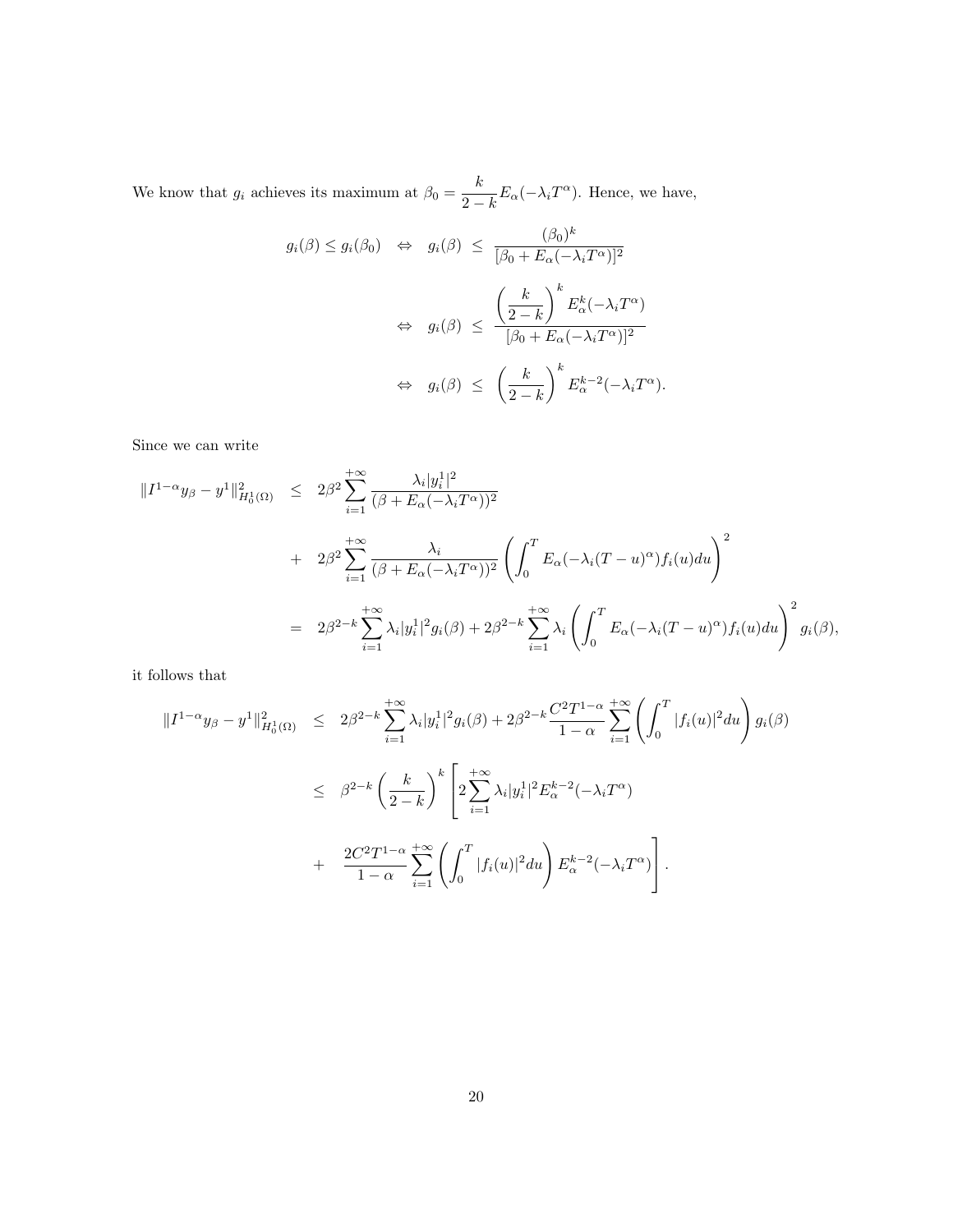If we choose,  $k = 2 - \epsilon$  (then  $\epsilon = 2 - k$ ), we then obtain

$$
\begin{split}\n\|I^{1-\alpha}y_{\beta} - y^1\|_{H_0^1(\Omega)}^2 &\leq \beta^{\epsilon} \left(\frac{2-\epsilon}{\epsilon}\right)^{2-\epsilon} \left[2\sum_{i=1}^{+\infty} \lambda_i |y_i^1|^2 E_{\alpha}^{-\epsilon}(-\lambda_i T^{\alpha})\right. \\
&\quad \left. + \frac{2C^2 T^{1-\alpha}}{1-\alpha} \sum_{i=1}^{+\infty} \left(\int_0^T |f_i(u)|^2 du\right) E_{\alpha}^{-\epsilon}(-\lambda_i T^{\alpha})\right] \\
&\leq \beta^{\epsilon} \left(\frac{2}{\epsilon}\right)^2 \left[2\sum_{i=1}^{+\infty} \lambda_i |y_i^1|^2 E_{\alpha}^{-\epsilon}(-\lambda_i T^{\alpha})\right. \\
&\quad \left. + \frac{2C^2 T^{1-\alpha}}{1-\alpha} \sum_{i=1}^{+\infty} \left(\int_0^T |f_i(u)|^2 du\right) E_{\alpha}^{-\epsilon}(-\lambda_i T^{\alpha})\right].\n\end{split}
$$

Since D converges, there exists a constant  $K > 0$  such that

$$
2\sum_{i=1}^{+\infty}\lambda_i|y_i^1|^2E_\alpha^{-\epsilon}(-\lambda_iT^\alpha)+\frac{2C^2T^{1-\alpha}}{1-\alpha}\sum_{i=1}^{+\infty}\left(\int_0^T|f_i(u)|^2du\right)E_\alpha^{-\epsilon}(-\lambda_iT^\alpha)
$$

which implies that

$$
||I^{1-\alpha}y_{\beta}(T) - y^1||^2_{H_0^1(\Omega)} \leq \beta^{\epsilon} \left(\frac{2}{\epsilon}\right)^2 K
$$
  
=  $\epsilon^{-2} \beta^{\epsilon} (4K)$   
=  $\epsilon^{-2} \beta^{\epsilon} K'.$ 

It then suffices to take  $K'=4K$  to achieve the proof.  $\blacksquare$ 

**Theorem 4.3** For all  $y^1 \in H_0^1(\Omega)$ , the problem compounded in Equation (1.1) has a solution y if and only if the sequence  $I^{1-\alpha}y_\beta(0^+)$  converges in  $H_0^1(\Omega)$ . Furthermore, we have that  $y_\beta$  converges to y as  $\beta$  tends to zero in  $L^2((0,T); H_0^1(\Omega)).$ 

Proof. We proceed in two steps.

**Step 1:** We show that if  $I^{1-\alpha}y_{\beta}(0)$  converges in  $H_0^1(\Omega)$ , then the problem (1.1) admits a solution. Assume that  $\lim_{\beta \to 0} I^{1-\alpha} y_{\beta}(0) = y^0$  exists. Since  $y^0 \in H_0^1(\Omega)$ , we can write

$$
y^0 = \sum_{i=1}^{+\infty} y_i^0 w_i
$$
 where  $y_i^0 = (y^0, w_i)$ .

Let  $y$  the solution of the following equation

$$
\begin{cases}\nD_{RL}^{\alpha}y(x,t) - \Delta y(x,t) &= f(x,t) \quad \text{in } Q, \\
y(\sigma, t) &= 0 \quad \text{on } \Sigma, \\
I^{1-\alpha}y(x,0) &= y^0 \quad \text{in } \Omega.\n\end{cases}
$$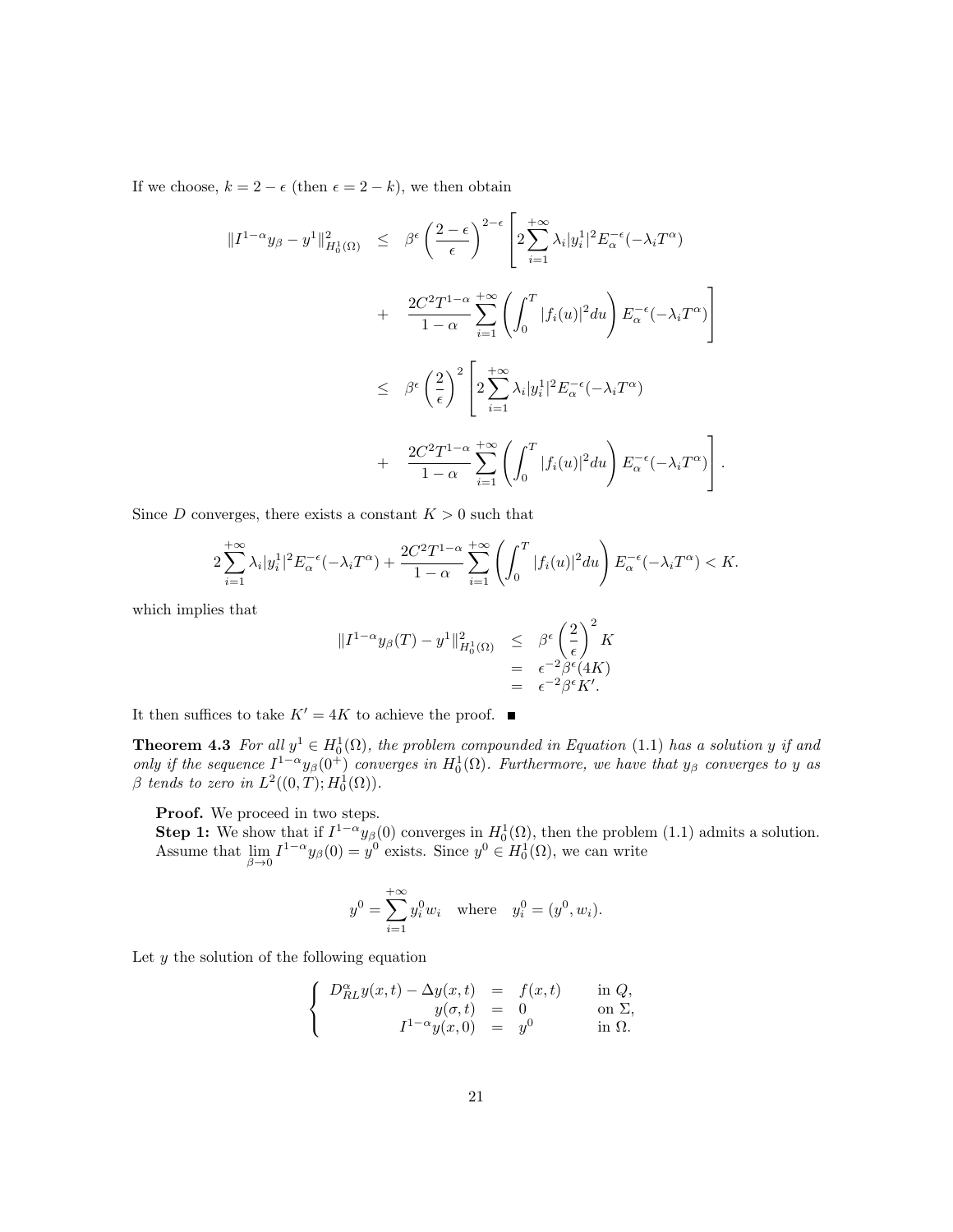where  $1/2 < \alpha < 1$ . Then, from Theorem 2.2, we know that  $y \in L^2((0,T); H_0^1(\Omega))$  is given by

$$
y(t) = \sum_{i=1}^{+\infty} \left\{ t^{\alpha-1} E_{\alpha,\alpha}(-\lambda_i t^{\alpha}) y_i^0 + \int_0^t (t-s)^{\alpha-1} E_{\alpha,\alpha}(-\lambda_i (t-s)^{\alpha}) f_i(s) ds \right\} w_i.
$$

Moreover,  $I^{1-\alpha}y \in C([0,T], H_0^1(\Omega))$ . Thus,  $I^{1-\alpha}y(T) \in H_0^1(\Omega)$  exists. Now, let  $t \in [0, T]$ , we have

$$
y_{\beta}(t) - y(t) = \sum_{\substack{i=1 \ i \to \infty}}^{+\infty} \left[ I^{1-\alpha} y_{\beta i}(0) t^{\alpha-1} E_{\alpha,\alpha}(-\lambda_i t^{\alpha}) + \int_0^t (t-s)^{\alpha-1} E_{\alpha,\alpha}(-\lambda_i (t-s)^{\alpha}) f_i(s) ds \right] w_i
$$
  
- 
$$
\sum_{\substack{i=1 \ i \to \infty}}^{+\infty} \left[ y_i^0 t^{\alpha-1} E_{\alpha,\alpha}(-\lambda_i t^{\alpha}) + \int_0^t (t-s)^{\alpha-1} E_{\alpha,\alpha}(-\lambda_i (t-s)^{\alpha}) f_i(s) ds \right] w_i
$$
  
= 
$$
\sum_{i=1}^{+\infty} \left( I^{1-\alpha} y_{\beta i}(0) - y_i^0 \right) t^{\alpha-1} E_{\alpha,\alpha}(-\lambda_i t^{\alpha}) w_i.
$$

consequently,

$$
\|y_{\beta} - y\|_{L^{2}((0,T),H_{0}^{1}(\Omega))}^{2} = \int_{0}^{T} a(y_{\beta}(t) - y(t), y_{\beta}(t) - y(t))dt
$$
  
\n
$$
= \int_{0}^{T} \left( \sum_{i=1}^{+\infty} \lambda_{i} \left( I^{1-\alpha} y_{\beta i}(0) - y_{i}^{0} \right)^{2} \left( t^{\alpha-1} E_{\alpha,\alpha}(-\lambda_{i} t^{\alpha}) \right)^{2} \right) dt
$$
  
\n
$$
= \sum_{i=1}^{+\infty} \lambda_{i} \left( I^{1-\alpha} y_{\beta i}(0) - y_{i}^{0} \right)^{2} \int_{0}^{T} t^{2\alpha-2} E_{\alpha,\alpha}^{2}(-\lambda_{i} t^{\alpha}) dt
$$
  
\n
$$
\leq C^{2} \sum_{i=1}^{+\infty} \lambda_{i} \left( I^{1-\alpha} y_{\beta i}(0) - y_{i}^{0} \right)^{2} \int_{0}^{T} t^{2\alpha-2} dt
$$
  
\n
$$
\leq \frac{C^{2} T^{2\alpha-1}}{2\alpha - 1} \| I^{1-\alpha} y_{\beta}(0) - y^{0} \|_{H_{0}^{1}(\Omega)}^{2}.
$$

This implies that  $y_{\beta}$  converges to y in  $L^2((0,T); H_0^1(\Omega))$  because  $\lim_{\beta \to 0} I^{1-\alpha} y_{\beta}(0) = y^0$ . On the other hand, we have

$$
I^{1-\alpha}y_i(T) = y_i^0 E_\alpha(-\lambda_i T^\alpha) + \int_0^T E_\alpha(-\lambda_i (T-u)^\alpha) f_i(u) du,
$$

and

$$
I^{1-\alpha}y_{\beta i}(T) = I^{1-\alpha}y_{\beta i}(0)E_{\alpha}(-\lambda_i T^{\alpha}) + \int_0^T E_{\alpha}(-\lambda_i (T-u)^{\alpha})f_i(u)du.
$$

Hence, we obtain

$$
||I^{1-\alpha}y_{\beta}(T) - I^{1-\alpha}y(T)||_{H_0^1(\Omega)}^2 = \sum_{i=1}^{+\infty} \lambda_i \left( I^{1-\alpha}y_{\beta i}(0) - y_i^0 \right)^2 E_{\alpha}^2(-\lambda_i T^{\alpha})
$$
  

$$
\leq C^2 ||I^{1-\alpha}y_{\beta}(0) - y^0||_{H_0^1(\Omega)}^2.
$$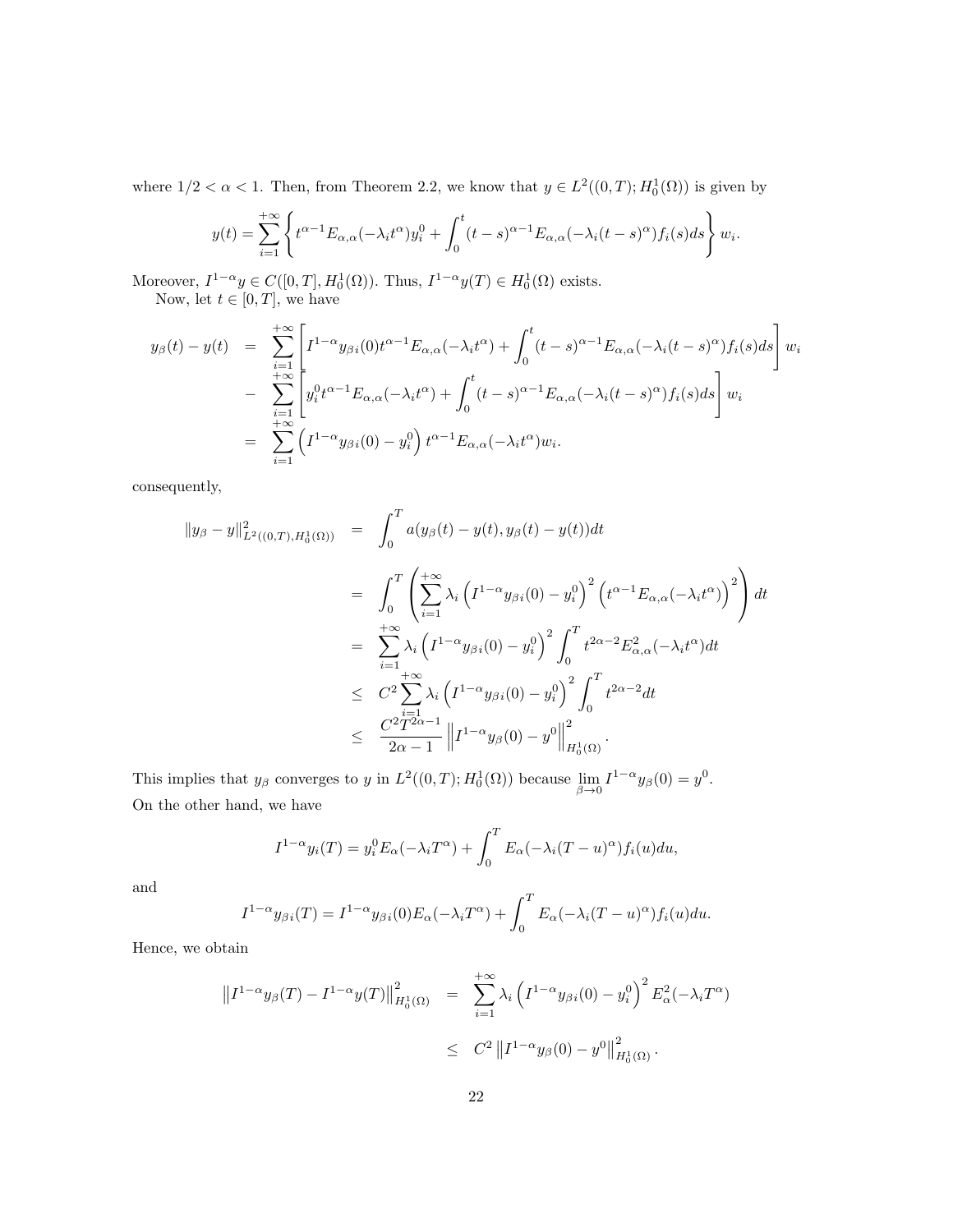This implies that

$$
I^{1-\alpha}y_{\beta}(T) \to I^{1-\alpha}y(T)
$$
 strongly in  $H_0^1(\Omega)$ 

and since, from Theorem 4.1

$$
I^{1-\alpha}y_{\beta}(T) \to y^1
$$
 strongly in  $H_0^1(\Omega)$ ,

the uniqueness of the limit allows us to conclude that  $I^{1-\alpha}y(T) = y^1$  and y is a solution of the problem compounded in Equation (1.1).

**Step 2:** We show that if the problem given by Equation (1.1) admits a solution y then  $I^{1-\alpha}y_\beta(0)$ converges in  $H_0^1(\Omega)$ .

Let  $y$  be a solution of the problem associated with Equation  $(1.1)$ , then as in the proof of existence in Theorem 3.1, we know that  $y_i = (y(t), w_i)_{L^2(\Omega)}$  is a solution of the ordinary differential equation

$$
\begin{cases}\nD_{RL}^{\alpha}y_i(t) + \lambda_i y_i(t) = f_i(t), \quad t \in [0, T], \\
I^{1-\alpha}y_i(T) = y_i^1.\n\end{cases}
$$
\n(4.1)  $\boxed{\text{edo2}}$ 

Using the Laplace transform of the first equation in Equation (4.1), we obtain

$$
y_i(t) = I^{1-\alpha} y_i(0) t^{\alpha-1} E_{\alpha,\alpha}(-\lambda_i t^{\alpha}) + \int_0^t (t-s)^{\alpha-1} E_{\alpha,\alpha}(-\lambda_i (t-s)^{\alpha}) f_i(s) ds.
$$
 (4.2) **so1\_fv-1**

Observing that

$$
I^{1-\alpha}(t^{\alpha-1}E_{\alpha,\alpha}(-\lambda_i t^{\alpha})) = E_{\alpha}(-\lambda_i t^{\alpha})
$$

and

$$
I^{1-\alpha}\left(\int_0^t (t-s)^{\alpha-1}E_{\alpha,\alpha}(-\lambda_i(t-s)^\alpha)f_i(s)ds\right)=\int_0^t f_i(u)E_\alpha(-\lambda_i(t-u)^\alpha)du,
$$

we have

$$
I^{1-\alpha}y_i(t) = I^{1-\alpha}y_i(0)E_\alpha(-\lambda_i t^\alpha) + \int_0^t f_i(u)E_\alpha(-\lambda_i (t-u)^\alpha)du.
$$

and because  $I^{1-\alpha}y_i(T) = y_i^1$ , we can write

$$
I^{1-\alpha}y_i(0)E_\alpha(-\lambda_i T^\alpha) + \int_0^T f_i(u)E_\alpha(-\lambda_i (T-u)^\alpha)du = y_i^1,
$$

from which, we deduce that

$$
I^{1-\alpha}y_i(0) = \frac{y_i^1 - \int_0^T f_i(u)E_\alpha(-\lambda_i(T-u)^\alpha)du}{E_\alpha(-\lambda_i T^\alpha)}.
$$

Thus, we can write

$$
y(t) = \sum_{i=1}^{+\infty} \left\{ \frac{y_i^1 - \int_0^T E_\alpha(-\lambda_i(T-u)^\alpha) f_i(u) du}{E_\alpha(-\lambda_i T^\alpha)} t^{\alpha-1} E_{\alpha,\alpha}(-\lambda_i t^\alpha) \right\} w_i
$$
  
+ 
$$
\sum_{i=1}^{+\infty} \left\{ \int_0^t (t-s)^{\alpha-1} E_{\alpha,\alpha}(-\lambda_i (t-s)^\alpha) f_i(s) ds \right\} w_i
$$
(4.3) 
$$
\boxed{\text{sol\_fvp\_final}}
$$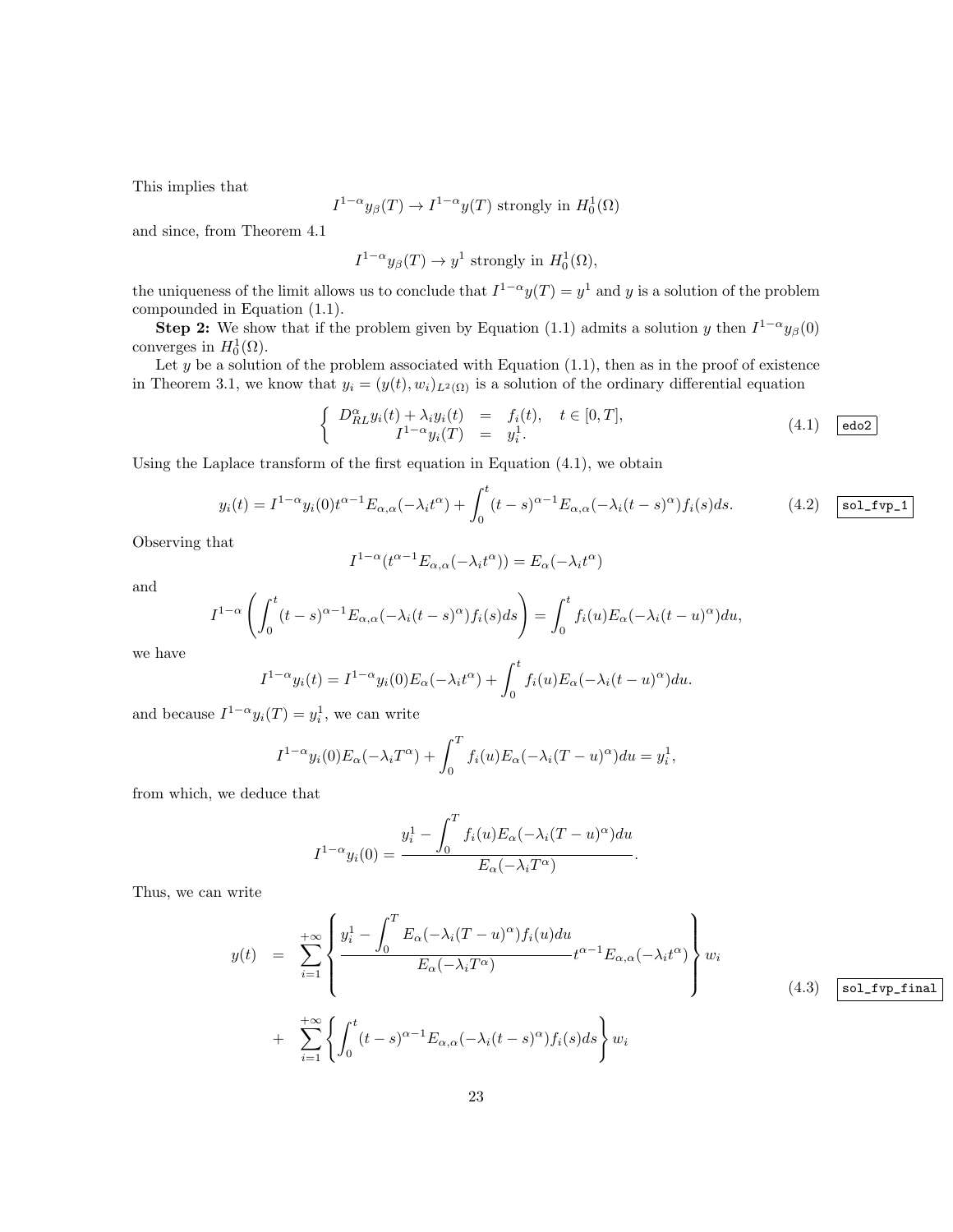and

$$
I^{1-\alpha}y(t) = \sum_{i=1}^{+\infty} \left\{ \frac{y_i^1 - \int_0^T E_\alpha(-\lambda_i(T-u)^\alpha) f_i(u) du}{E_\alpha(-\lambda_i T^\alpha)} E_\alpha(-\lambda_i t^\alpha) + \int_0^t f_i(u) E_\alpha(-\lambda_i (t-u)^\alpha) du \right\} w_i.
$$
\n(4.4) [I<sub>-</sub>try]

Let  $\beta, \gamma > 0$ . Then, from (3.14), we have

$$
I^{1-\alpha}y_{\beta}(0) - I^{1-\alpha}y_{\gamma}(0) = \frac{(\gamma-\beta)\left(y_i^1 - \int_0^T E_{\alpha}(-\lambda_i(T-u)^{\alpha})f_i(u)du\right)}{\beta\gamma + (\beta+\gamma)E_{\alpha}(-\lambda_iT^{\alpha}) + E_{\alpha}^2(-\lambda_iT^{\alpha})}.
$$

As  $I^{1-\alpha}y(0) \in H_0^1(\Omega)$ , we choose  $N > 0$  such as

$$
\forall \epsilon > 0, \sum_{i=N+1}^{+\infty} \lambda_i |I^{1-\alpha} y_i(0)|^2 < \frac{\epsilon}{2}.
$$

This means that

$$
\forall \epsilon > 0, \sum_{i=N+1}^{+\infty} \lambda_i \left| \frac{y_i^1 - \int_0^T f_i(u) E_\alpha(-\lambda_i (T-u)^\alpha) du}{E_\alpha(-\lambda_i T^\alpha)} \right|^2 < \frac{\epsilon}{2},
$$

and we have

$$
\|I^{1-\alpha}y_{\beta}(0) - I^{1-\alpha}y_{\gamma}(0)\|_{H_0^1(\Omega)}^2 = \sum_{i=1}^{+\infty} \lambda_i \left| \frac{(\gamma - \beta) \left(y_i^1 - \int_0^T E_{\alpha}(-\lambda_i (T - u)^{\alpha}) f_i(u) du\right)}{\beta \gamma + (\beta + \gamma) E_{\alpha}(-\lambda_i T^{\alpha}) + E_{\alpha}^2(-\lambda_i T^{\alpha})} \right|^2.
$$
  

$$
\leq \frac{(\gamma - \beta)^2}{(\beta \gamma)^2} \sum_{i=1}^N \lambda_i \left(y_i^1 - \int_0^T E_{\alpha}(-\lambda_i (T - u)^{\alpha}) f_i(u) du\right)^2.
$$
  

$$
+ \frac{(\gamma - \beta)^2}{(\beta + \gamma)^2} \sum_{i=N+1}^{+\infty} \lambda_i \frac{\left(y_i^1 - \int_0^T E_{\alpha}(-\lambda_i (T - u)^{\alpha}) f_i(u) du\right)^2}{E_{\alpha}^2(-\lambda_i T^{\alpha})}
$$
  

$$
\leq \frac{(\gamma - \beta)^2}{\beta \gamma^2} \sum_{i=1}^N \lambda_i \left(y_i^1 - \int_0^T E_{\alpha}(-\lambda_i (T - u)^{\alpha}) f_i(u) du\right)^2
$$
  

$$
+ \frac{(\gamma - \beta)^2}{(\beta + \gamma)^2} \frac{\epsilon}{2}.
$$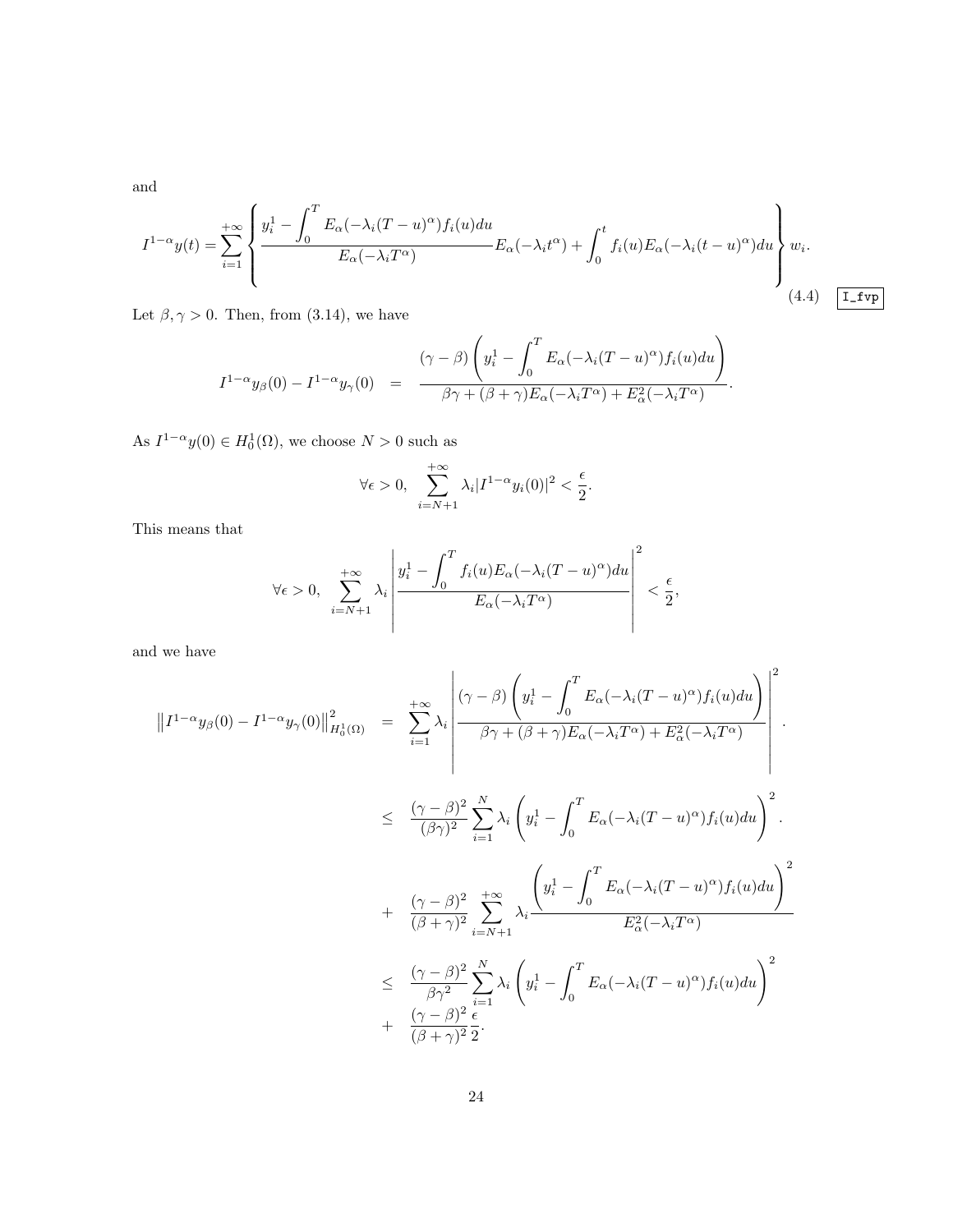Finally, we obtain

$$
\begin{split} ||I^{1-\alpha}y_{\beta}(0) - I^{1-\alpha}y_{\gamma}(0)||_{H_0^1(\Omega)}^2 &\leq \left(\frac{\gamma - \beta}{\beta\gamma}\right)^2 \left(2\sum_{i=1}^N \lambda_i |y_i^1|^2 + \frac{2C^2 T^{1-\alpha}}{1-\alpha} \sum_{i=1}^N \int_0^T |f_i|^2(u) du\right) \\ &+ \left(\frac{\gamma - \beta}{\beta + \gamma}\right)^2 \frac{\epsilon}{2} .\\ &\leq \left(\frac{2}{\beta^2} + \frac{2}{\gamma^2}\right) \left(2\sum_{i=1}^N \lambda_i |y_i^1|^2 + \frac{2C^2 T^{1-\alpha}}{1-\alpha} \sum_{i=1}^N \int_0^T |f_i|^2(u) du\right) \\ &+ 2\epsilon. \end{split}
$$

Since

$$
\left(2\sum_{i=1}^{N}\lambda_{i}|y_{i}^{1}|^{2}+\frac{2C^{2}T^{1-\alpha}}{1-\alpha}\sum_{i=1}^{N}\int_{0}^{T}|f_{i}|^{2}(u)du\right)<\infty \text{ and } \lim_{\gamma,\beta\to\infty}\left(\frac{2}{\beta^{2}}+\frac{2}{\gamma^{2}}\right)=0,
$$

we deduce that

$$
\lim_{\gamma,\beta\to\infty}\left\|I^{1-\alpha}y_{\beta}(0)-I^{1-\alpha}y_{\gamma}(0)\right\|_{H_0^1(\Omega)}=0.
$$

This implies that the sequence  $\{I^{1-\alpha}y_{\beta}(0)\}\$ is of Cauchy and thus it converges in  $H_0^1(\Omega)$ .

# 5 Conclusion

In this work, we have considered an ill-posed problem associated with a family of well-posed problems and prove, using spectral methods, that the solutions of the latter problems converge to the solution of the former problem in an appropriate Hilbert space. This analysis is useful if we want to control an ill-posed problem which will be the subject of future work. Moreover, the convergence results obtained can be used to find a numerical solution for problem compounded in Equation (1.1).

## References

- denche [1] M. DENCHE, K. BESSILA, A modified quasi-boundary value method for ill-posed problems, J. Math. Anal. Appl. 301 (2005), pp. 419-426.
- Mittag [2] H.J. HAUBOLD, A. M. MATHAI, AND R. K. SAXENA, Mittag-Leffler Functions and Their Applications, Hindawi Publishing Corporation, Journal of Applied Mathematics, Volume 2011, Article ID 298628, 51 pages.
- baleanu [3] LE NHAT HUYNH, NGUYEN HOANG LUC, DUMITRU BALEANU AND LE DINH LONG, Recovering the space source term for the fractional-diffusion equation with Caputo–Fabrizio derivative, Journal of inequalities and applications, 2021, Vol.2021 (1), p.1-20.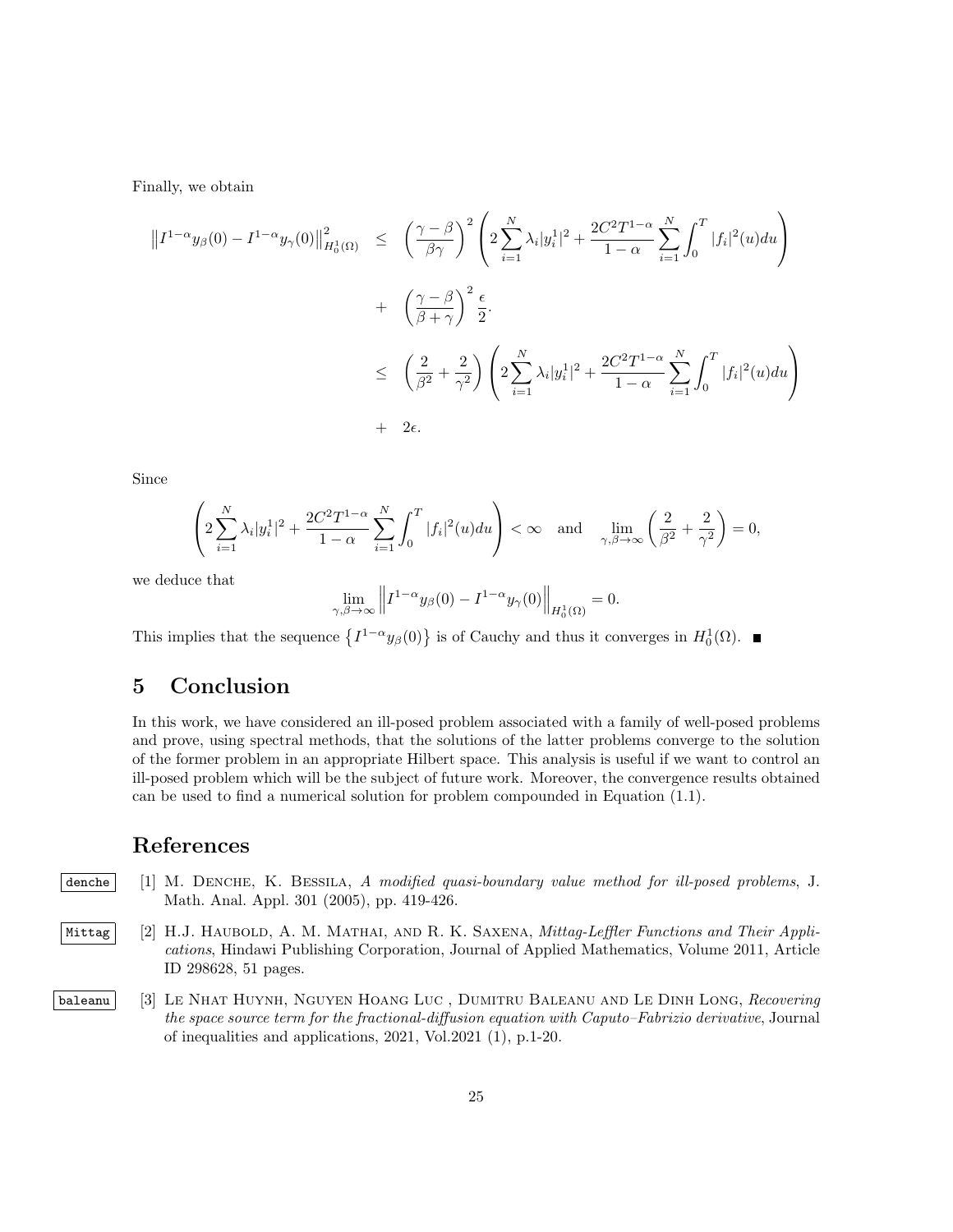- tuan [4] NGUYEN HUY TUAN, LE DINH LONG, VAN THINH NGUYEN AND THANH TRAN, On a final value problem for the time-fractional diffusion equation with inhomogeneous source, Inverse Problems In Sciences And Engineering, 2017, Vol.25, No 9, 1367-1395.
- jaya [5] KOKILA JAYAKUMAR, Modified quasi-boundary value method for the multidimensional nonhomogeneous backward time fractional diffusion equation, Mathematical methods in the applied sciences, 2021, Vol.44 (10), p.8363-8378.
- karapinar | 6 ERDAL KARAPINAR, DEVENDRA KUMAR, RATHINASAMY SAKTHIVEL, NGUYEN HOANG LUC and N.H. Can, Identifying the space source term problem for time-space-fractional diffusion equation, Advances in difference equations, Vol. 2020 (1), p. 1-23.
	- kil [7] A.A. KILBAS, H.M. SRIVASTAVA AND J.J. TRUJILLO, Theory and Applications of Fractional Differential Equations, Elsevier Science B.V., Amsterdam, 2006.
	- lattes [8] R. LATTÈS AND J.L. LIONS, The Method of Quasireversibility : Applications to Partial Differential Equations, Elsevier, New York, 1969.
		- $\overline{y}$  yama [9] J.J. Liu, M. YAMAMOTO, A backward problem for the time-fractional diffusion equation, Applicable Analysis, Vol. 89, No. 11, November 2010, 1769-1788.
	- $m$ etzler [10] R. METZLER AND J. KLAFTER, Boundary value problems for fractional diffusion equations, Physica A 278 (2000), pp. 107-125.
	- Mophou [11] G. MOPHOU, *Optimal control of fractional diffusion equation*, Computers and Mathematics with Applications 61 (2011) 68-78.
		- Jos1 [12] G. Mophou, S. Tao and C. Joseph, Initial value/boundary value problem for composite fractional relaxation equation, Applied Mathematics and Computation. 257 (2015) 134-144.
		- pod [13] I.Podlubny, Fractional Differential Equations, Academic Press, San Diego, 1999.
		- Prab [14] T.R. Prabhakar, A singular integral equation with a generalized Mittag-Leffler function in the kernel, Yokohama Mathematical Journal, vol. 19, pp. 7-15, 1971.
	- yama2 [15] K. SAKAMOTO AND M. YAMAMOTO, *Initial value/boundary value problems for fractional* diffusion-wave equations and applications to some inverse problems, J. Math. Anal. Appl. 382 (2011) 426-447.
		- shi [16] Wanxia Shi, Xiangtuan Xiong, Xuemin Xue, A fractional-order quasi-reversibility method to a backward problem for the time fractional diffusion equation, Journal of Computational and Applied Mathematics, 394 (2021) 113552.
- showalter [17] R.E. SHOWALTER, The final value problem for evolution equations, J. Math. Anal. Appl. 47 (1974), pp. 563-572.
	- wang [18] JUN-GANG WANG, TING WEI, Quasi-reversibility method to identify a space-dependent source for the time-fractional diffusion equation, Applied Mathematical Modelling, 39 (2015) 6139-6149.
	- yang [19] Fan Yang, Chu-Li Fu, The quasi-reversibility regularization method for identifying the unknown source for time fractional diffusion equation, Applied Mathematical Modelling, 39 (2015) 1500-1512.